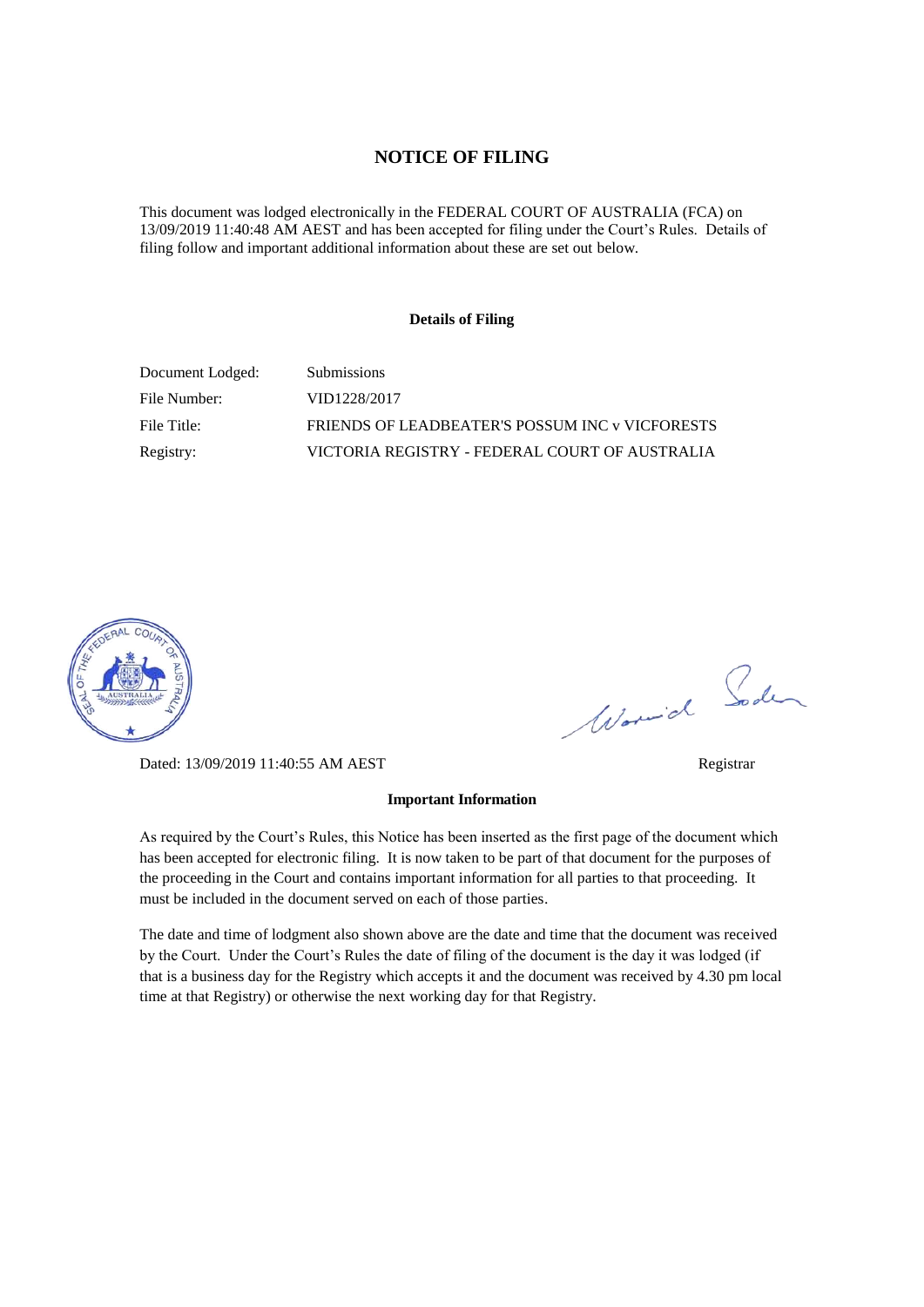Federal Court of Australia No. VID 1228/2 District Registry: Victoria Division: ACLHR



and

**VICFORESTS**

# *Applicant's Reply Submissions*

### **Applicant's case and the TRP**

- 1. VicForests' submission that the Applicant's pleaded case does not take issue with preparation of the TRP: **VicForests Closing Submissions (VCS) [18], [22]**, **[81], [91], [92], [113]** is erroneous. The Applicant alleges a failure by VicForests' to specify "timber harvesting prescriptions" to protect the Greater Glider (FASOC [113]). Such prescriptions may include the designation of a less intensive silvicultural system or exclusion areas where the Greater Glider is or may be present. Because the TRP specifies the silvicultural system that "will be used" in a particular coupe (CB 6.8A p5 "Silviculture System"), and estimated net area as "the gross coupe area minus any areas likely to be excluded" due to Code prescriptions and retained habitat (CB 6.8A p5; 3FASOC [6.3]), an allegation that VicForests has failed to specify any or adequate prescriptions to protect the Greater Glider requires examination of the silvicultural systems and net coupe area designated in the TRP, and the process by which those methods and areas were so designated.
- 2. That the case was conducted on this footing is clear from the pleadings:
	- a. The Applicant alleged that VicForests failed to specify "timber harvesting prescriptions" to protect the Greater Glider  $([113A.4(f)(ii), (iv), (v.B)]);$
	- b. VicForests responded alleging that it had "determined to shift from traditional silvicultural systems to a more adaptive suite of silvicultural systems", "has not finalised any proposed harvesting plans" for each scheduled coupe and would apply Code prescriptions in those coupes ([6.3(c)], [42]-[70B] and [73]-[104E] Defence);



Applicant

Respondent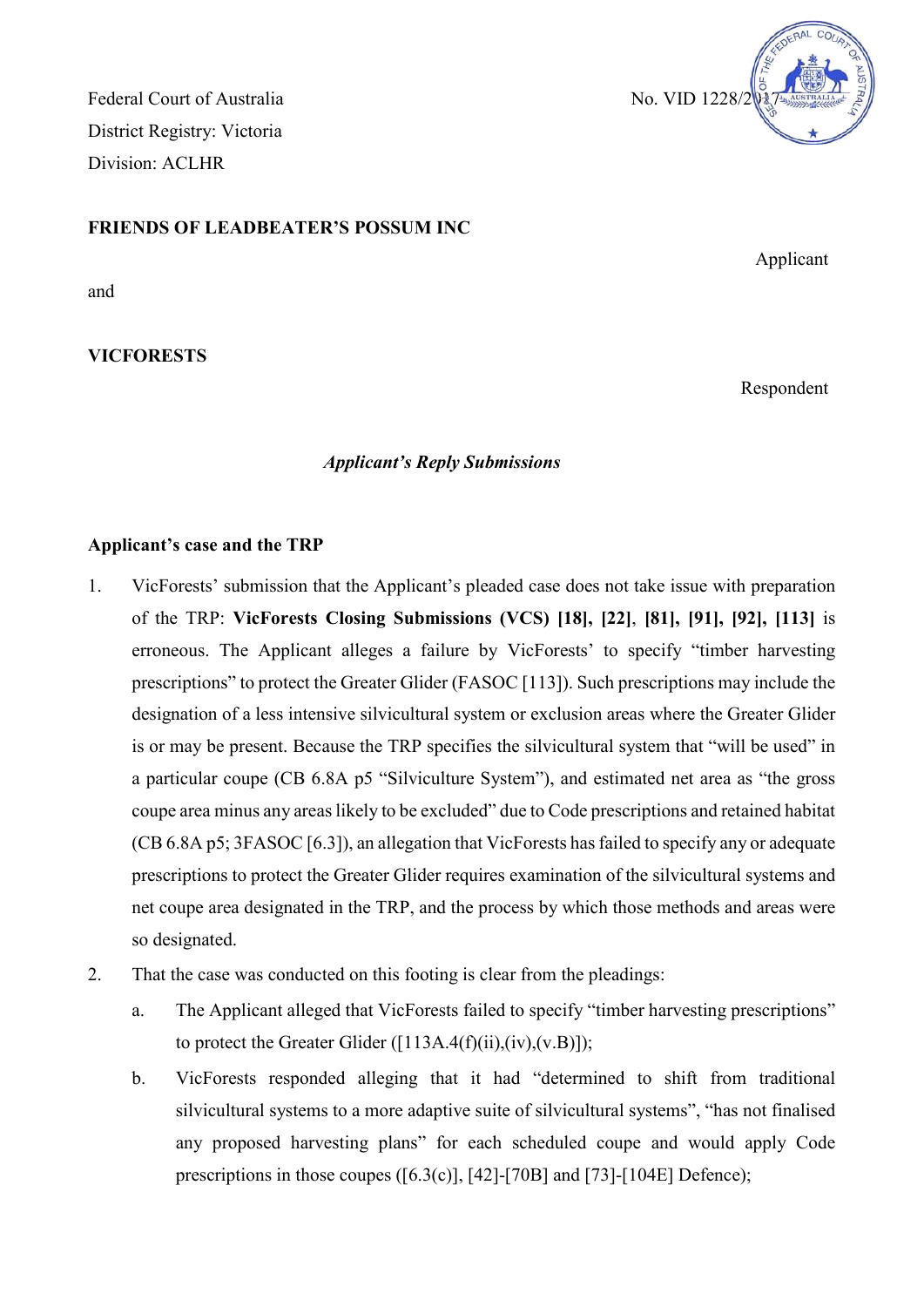- c. In Reply to 6.3(c), the Applicant alleged that the TRP showed the silvicultural methods that would be used, that VicForests had continued to use those systems in coupes where the Greater Glider was present while purporting to develop new systems, that the HCV and Systems documents did not impose any mandatory prescriptions for the use of less intensive methods of harvesting  $(CB 1.15 [2.6.1(b)(ii)])$  (the iterations of the HCV and Systems documents do not impose any mandatory prescriptions for the use of less intensive methods of harvesting (2.4(h)), that the proposed new systems did not constitute a shift and, that VicForests would not use the "new systems" and that even if those new systems were used, they would fail to comply with cl 2.2.2.2.
- <span id="page-2-0"></span>d. In Reply to [42-70B] and [73-104E], it is alleged the TRP states the net area expected to be logged and the practice in the logged coupes was to plan and conduct forestry operations which have, are having or will have a significant impact (CB 1.15 [4-9]). VicForests led no evidence that it will apply exclusions for Greater Glider that will reduce the net area of the scheduled coupes at all, or in a manner different to the logged (and tendency) coupes where no such exclusions were applied. The Court can be satisfied that no exclusions for Greater Glider will reduce the net area and existing Code exclusions have been accounted for in net areas stated on the TRP.
- 3. By their Defence, VicForests made the selection of silvicultural systems a key issue in the proceeding. To now state that the TRP, which records (3FASOC [6]) both the selection of the silvicultural systems that will be used in and an estimated net coupe area, is outside the scope of the pleadings is unsustainable. VicForests is attempting to artificially break up the elements of the case to avoid scrutiny under the EPBC Act. Such an approach should not be taken: *Brown v Forestry Tasmania (No 4)* [2006] FCA 1729 (*Wielangta*) at [63]-[65].
- 4. The Respondent's assertion that "forestry operations" has always been synonymous with "logging, i.e. the harvesting of trees" and that only the latter is relied upon for the s 18 analysis: VCS [22] and [493] is baseless. "Forestry operations" is a term derived from the legislation and regulatory instruments and has the meaning derived from those instruments. If forestry operations was synonymous with "logging" there would have been no need for the Applicant to amend to change "logging" to "forestry operations". Further, the 3FASOC and Reply plead failure to comply with cl 2.2.2.2 in the scheduled coupes in the past, present and future tense, which necessarily agitates management not only harvesting, c.f **VCS [606]** (see Applicant's closing submissions (**ACS**) [37], 3FASOC [113H]-[113I], Reply [2.5.7] and [2.5.6]).

### **Meaning of "an RFA forestry operation"**

5. **VCS [23]** submits that any loss of exemption is limited to the forestry operation or operations that is or are not undertaken in accordance with the CH RFA and does not extend to other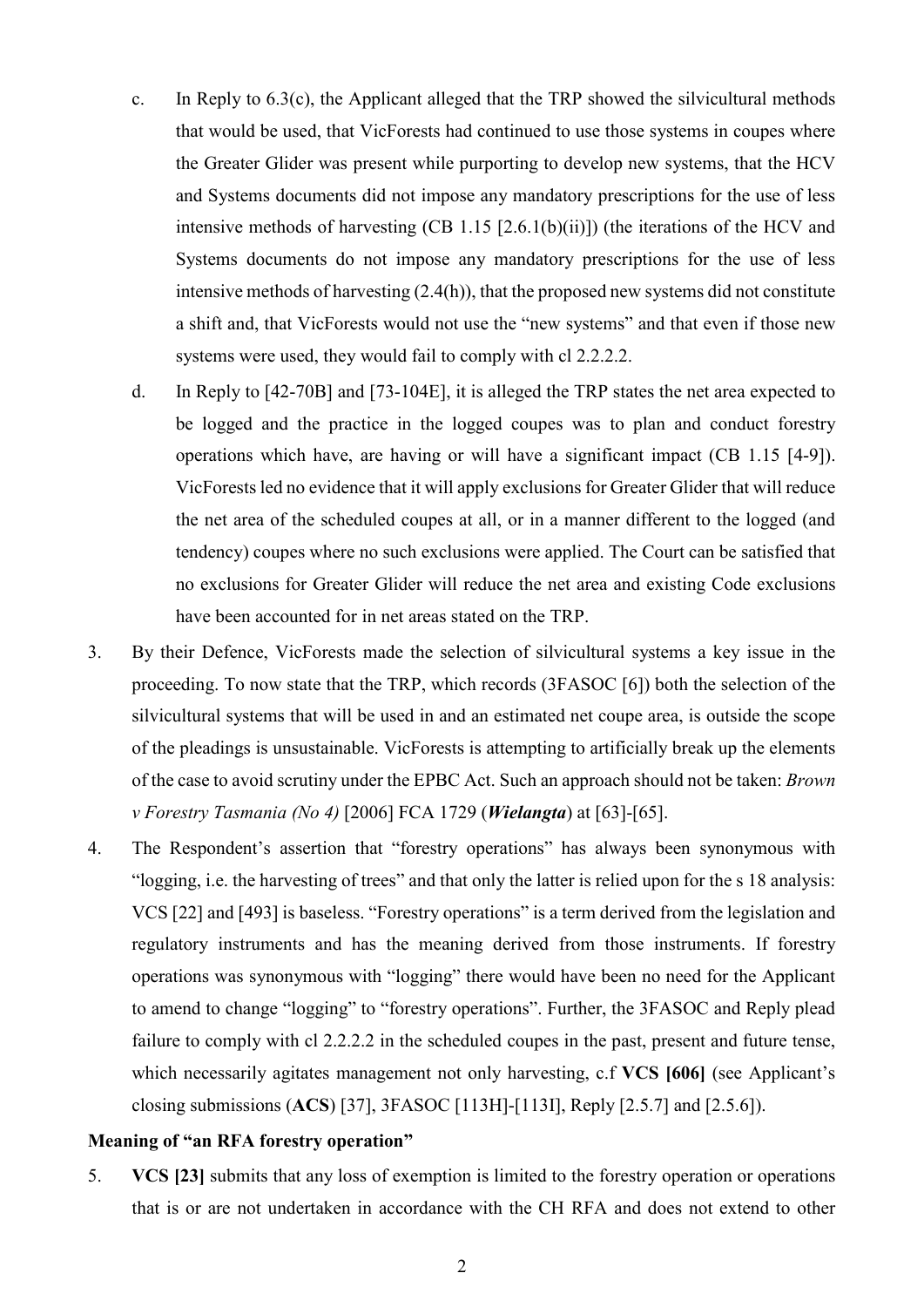forestry operations in that coupe or coupe groups that are undertaken in accordance with the CH RFA. VicForests never explains as a matter of fact what is "a forestry operation".

- 6. VicForests attempts to construe "forestry operation" by reference to the definition in the RFA Act: i.e. RFA forestry operations are forestry operations "conducted in relation to land in a region covered by the RFA". There is nothing to be gained from that phrase. The reference to "the land" in the definition of RFA forestry operation designates the region to which the RFA applies – for example, the Central Highlands. It does not mean that forestry operations are to be defined by the land on which a specific incident of forestry operations occurs.
- 7. Contrary to **VCS [56]**, the pleaded reference to coupes has no bearing on the definition of "an RFA forestry operation" (or forestry operation). The definition of forestry operation must derive from the text, the text of the Act, RFA Act and CH RFA, the last of which states that forestry operations means planting, managing or harvesting of trees. "Coupes" are not referred to in statutory text, but are an incident of VicForests' forest management.
- <span id="page-3-1"></span>8. **VCS [59]-[60] ff** seeks to confine the term "action" by suggesting that a single "forestry operation" (which remains undefined as a matter of fact) will equate to an "action". However that is not necessarily so. VicForests is effectively attempting to re-run the argument that failed in *Wielangta* at [63]-[65].
- <span id="page-3-2"></span>9. A similar approach should be adopted here. The couping of the Central Highlands constitutes a "project" and/or an undertaking and/or a series of activities. That is not to say that a single forestry operation cannot be an action, it is just that an action is not necessarily confined to a single forestry operation (whatever that is). After all, s 38(1) specifically uses the term "forestry operation", not "action", unlike other provisions in Part 3, indicating a deliberate choice not to equate forestry operations with actions.

## **When is the exemption lost and in respect of what "forestry operation" and "action"**

10. **VCS [75]-[78]**, **[495]**, submits the Applicant cannot identify with sufficient precision an RFA forestry operation in the scheduled coupes that will constitute a breach of cl 2.2.2.2 or the relevant "action". It relies upon VicForests' revision of forestry operations. As per the Applicant's closing submissions, the overwhelming evidence shows that VicForests is and will continue to use the traditional clearfelling, seed tree and regrowth retention harvesting systems. This is confirmed with the HCV and Systems and Regeneration documents where the commitment to clearfell remains.<sup>[1](#page-3-0)</sup> The two documents designed to obtain FSC certification simply dress up the traditional methods as new methods, with the exception of single tree selection, which Mr Paul said would not be used in any of the scheduled coupes. The Court can

<span id="page-3-0"></span><sup>1</sup> Systems, version 1.1, CB 12.2 pdf p21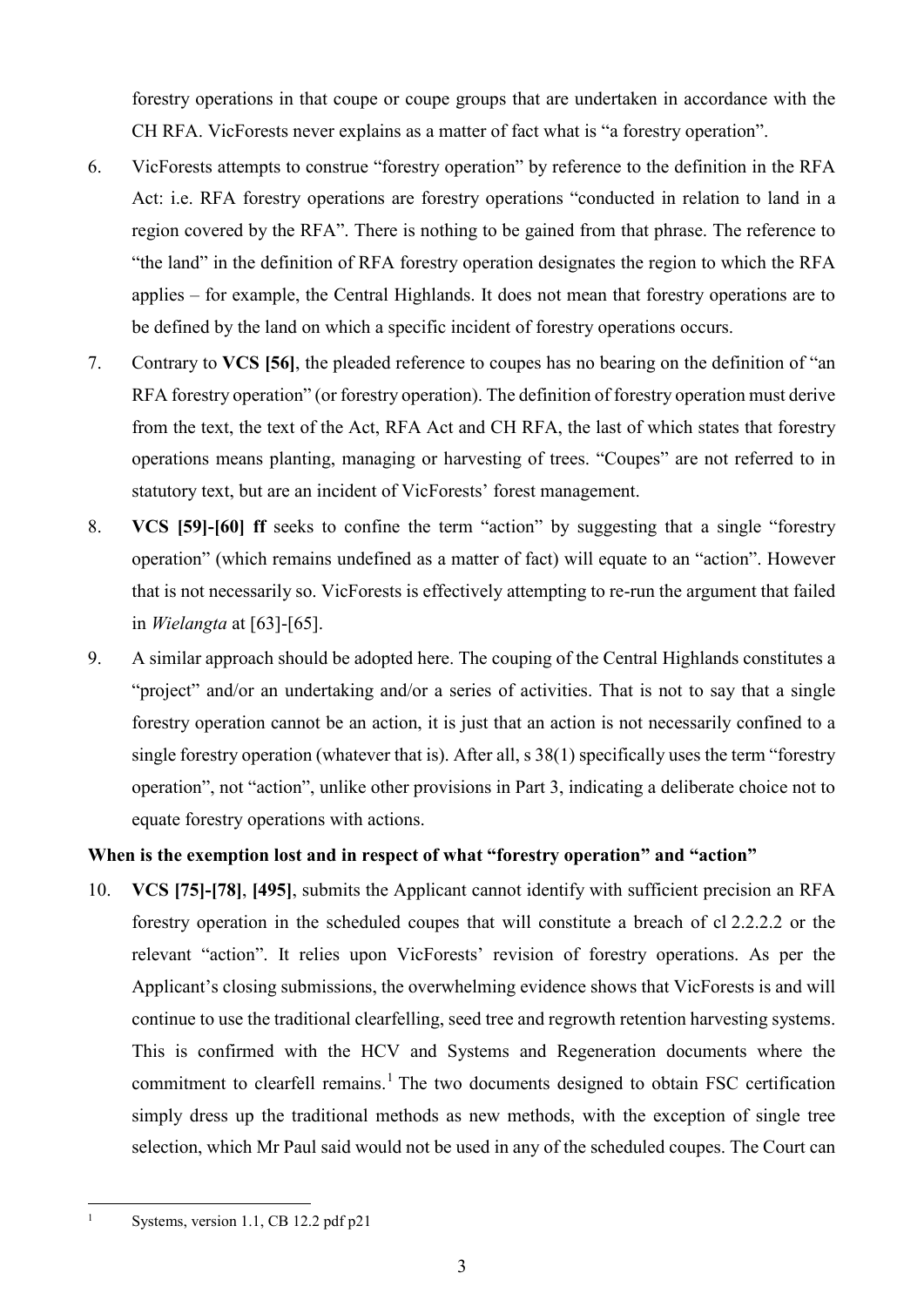give no credence to VicForests' purported commitment to shift to more adaptive silvicultural systems. Nothing about the various iterations of the documents changes the position and certainly there is no evidence of any commitment to change in any of the scheduled coupes.

- 11. For the Applicant to obtain an injunction under s 475, it is sufficient for it to point to proposed conduct and to establish by evidence that it is more probable than not that VicForests will engage in that conduct. The 2019 TRP proposes clear fell, seed tree or regrowth retention harvesting in specified net areas for each of the scheduled coupes. VicForests has continued to employ these methods in other coupes in the Central Highlands notwithstanding their purported commitment to shift. At its highest, VicForests might only apply "new methods" Variable Retention 2 and 3, methods not sufficiently distinguished from existing methods such that forestry operations labelled by those methods remain more likely than not to threaten serious/irreversible damage and have significant impact. The Court can readily injunct the use of the traditional or proposed silvicultural methods, or any of proposed methods 1 to 3 in the scheduled coupes. A Court may grant an injunction based on a reasonable belief about what VicForests will do, even if certainty cannot be achieved<sup>[2](#page-4-0)</sup>.
- 12. **VCS [76]** submits that VicForests' silvicultural systems are undergoing a process of development such that the system that may be used in each coupe is unknown. As the VicForests submission and the documents confirm, the proposed systems are in their infancy. The Court cannot act on evidence that VicForests' will shift to new systems, even if it were committed to do so, the new systems are both embryonic and not in place – the Court must determine the matter on the basis of the systems identified in the TRP. Mr Paul, VicForests' spokesman, would not undertake to the court not to use any of the traditional methods in the scheduled coupes. The possible (but non-committal) application of un-tested and undeveloped mitigation measures ought not permit a person to avoid the Act, particularly where the person has formally documented their proposed conduct without such measures and says the decision as to their possible application will only occur upon commencing the conduct.<sup>[3](#page-4-1)</sup> The Guidelines provide that mitigation measures should only be relied upon to conclude an action will not have a significant impact where those measures are demonstrated to be effective (based on studies and research), with a high degree of certainty, to prevent the impact (Guidelines CB 4.2.2.14 p8 at [3]). That is not this case. None of the new systems meet this standard.
- 13. **VCS [88]** submits that the definition of forestry operations in the CH RFA does not encompass the preparation, review of and changes to the TRP. It is entirely unclear how the preceding paragraphs are said to support that proposition.

<span id="page-4-1"></span><span id="page-4-0"></span><sup>2</sup> See *Brown v Tasmania* (2017) 261 CLR 328 at [454] (Gordon J).

<sup>3</sup> Coupe plans are finalised upon entry of contractor to a coupe: Paul (1) CB 3.2 at [43].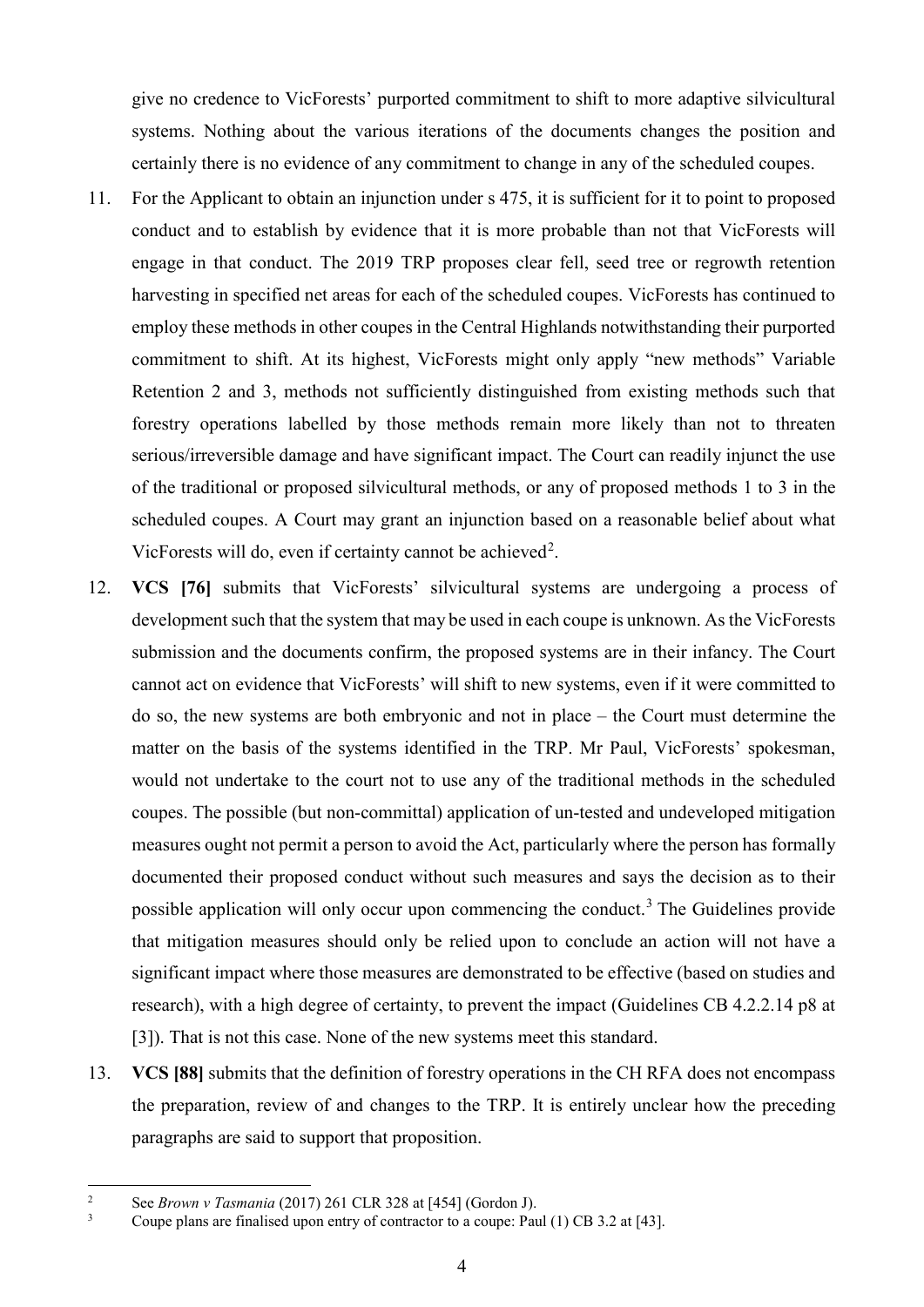- 14. **VCS [90] and [493]** submit that the proposition that an exemption can be lost at the management stage and also at the harvesting stage is problematic, and that the Applicant relies on different "forestry operations" to establish impact from that which loses the exemption. That submission fails to distinguish between different types of forestry operations: an exemption may be lost when trees are not managed in accordance with the Code; it may be lost when trees are not harvested in accordance with the Code; it may be lost when trees are not planted in accordance with the Code. The fact that trees are not managed *and* are not harvested in accordance with the Code is not a reason that s 18 will cease to operate. Rather, s 18 will operate in respect of either and both incidents of forestry operations, which are separately and together one "action" and one "forestry operation" (see ACS [28]-[29]).
- 15. The relevant impact is a direct consequence of both managing and harvesting within the meaning of s 527E of the Act. **VCS [493]** seeks to draw an artificial wedge between planning/proposing conduct (managing trees before they are harvested), and carrying out conduct (harvesting), for the purpose of assessing impact. That is contrary to the definition of action (series of activities, undertaking or project). It also defeats the purposes of the Act – to regulate proposed conduct before harm is occasioned – which necessarily relies on assessing the impact of planned conduct prior to it being carried out. In respect of forestry operations, if the exemption is lost during management/planning (upon making the TRP, interim strategy and biodiversity instructions without applying cl 2.2.2.2: ACS [36]), it is necessarily lost for the conduct (harvesting) planned and undertaken in consequence of the breach. *First,* because harvesting conducted consequential upon or pursuant to management decisions which are contrary to cl 2.2.2.2, is itself harvesting contrary to cl 2.2.2.2. *Second*, if 'managing trees before they are harvested' is abstracted and isolated from its consequential harvesting, the 'managing' could never be considered to have any impact within the meaning of the Act, there would be no purpose to its inclusion in the conduct exempted by s38. *Third*, and related, the term 'managing of trees **before they are harvested'** provides an express textual nexus between the management and the harvesting. *Fourth*, the management is evidence of the manner by which the future harvesting will occur, see also ACS [32(a)].
- 16. **VCS [91]-[92]** seeks to artificially divorce the TRP from the forestry operations in the coupes. The TRP is not a separate process wholly divorced from what happens in each coupe. It designates the location, boundary and silvicultural method to be used in each coupe. It is the use of those methods at those locations – in the absence of any effective prescription to ameliorate the effect of those methods – that the Applicant seeks to injunct.
- 17. **VCS [502]** admits that separate incidents of "harvesting trees" may constitute one action being an undertaking or series of activities. It is unsustainable that "managing of trees before they are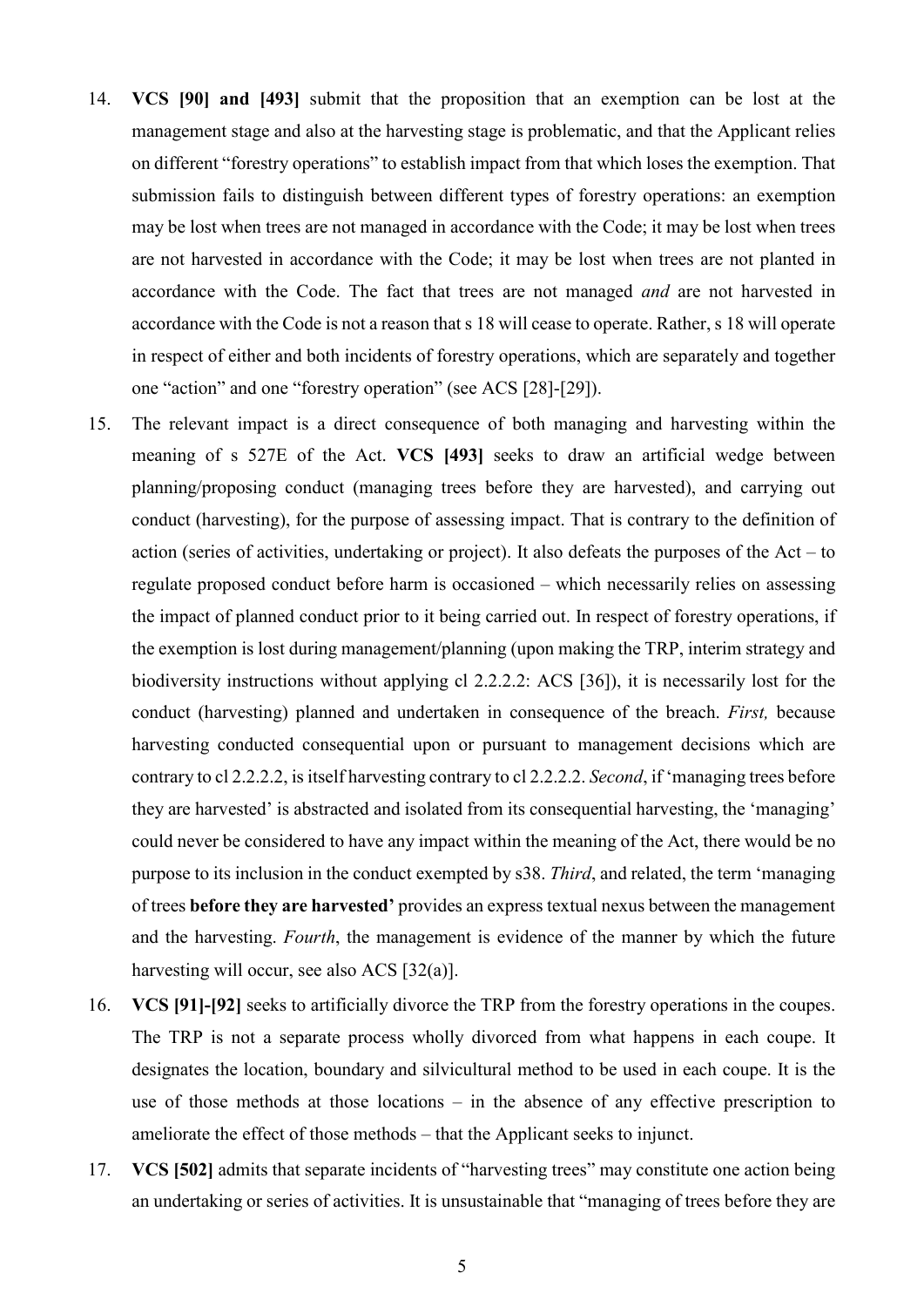harvested" and "harvesting of trees" for the same purpose, by the same person, at the same location would not be one action and one forestry operation.

## **The Code does apply to the making of the TRP**

- 18. **VCS [100]-[113]** submits that the Code only applies to Part 6 of the SFT Act, and thus the Code cannot be breached by the preparation of the TRP. This is wrong. Section 37(3)(b) of the SFT Act, which is in Part 5, titled "Management of Timber Resources by Vic Forests", expressly provides that "Vic Forests must ensure that a plan prepared under this section is consistent with … any relevant Code of Practice relating to timber harvesting". Section 43(2)(b) provides, in relation to amendment to a TRP "Vic Forests may change a timber release plan at any time if the change is not inconsistent with … any relevant Code of Practice relating to timber harvesting". The making of, and any changes to, the TRP, must therefore comply with the Code. A forestry operation that fails to comply with the Code, i.e. the management of trees and consequential harvesting, will not be exempt: ACS [32]. Clause 2.2.2.2 is a clause that readily applies to the making of, or changing of, the TRP, given that the TRP identifies the location and size, and designates the silvicultural method for each coupe. The fact that there are limited references within the Code to the TRP (see **VCS [107]**) is unsurprising given that the SFT Act itself expressly requires action be taken consistently with the delegated instrument. In any case the Act cannot be read by reference to the Code.
- 19. All that said, it is a distraction from the real issues in the case. The issue is, what is VicForests proposing to do in the scheduled coupes? The TRP indicates the methods designated for each coupe. If what VicForests is proposing to do does not comply with the Code, VicForests cannot claim the benefit of the exemption for that forestry operation (see VCS [72]).
- 20. **VCF [63-65] and [93-99]** claim the loss of exemption relates only to the species subject of the prescription breached. There is no textual support for that assertion and it is contrary to the scheme of the Act. Once the exemption is lost, the question turns to whether that action is contrary to s18. It is as simple and as clear as that.

### **What sort of breaches will lead to a loss of exemption**

- 21. **VCS [114]-[143]** submits that clauses that involve matters of degree or subjective judgment, such as cl 2.2.2.2, are not clauses breach of which leads to a loss of exemption under s 38. To this end, VicForests submits that the distinction drawn in the Separate Question Reasons between clauses that cause a loss of the exemption and clauses that do not turned upon whether the clauses were capable of clear interpretation and implementation (e.g. **VCS [131]**).
- 22. That was not the premise of the Separate Question Reasons. The distinction drawn turned upon clauses that were capable of affecting the conduct of forestry operations and clauses that were not: Separate Question Reasons [35], [149], [171]. Clearly cl 2.2.2.2 is capable of affecting the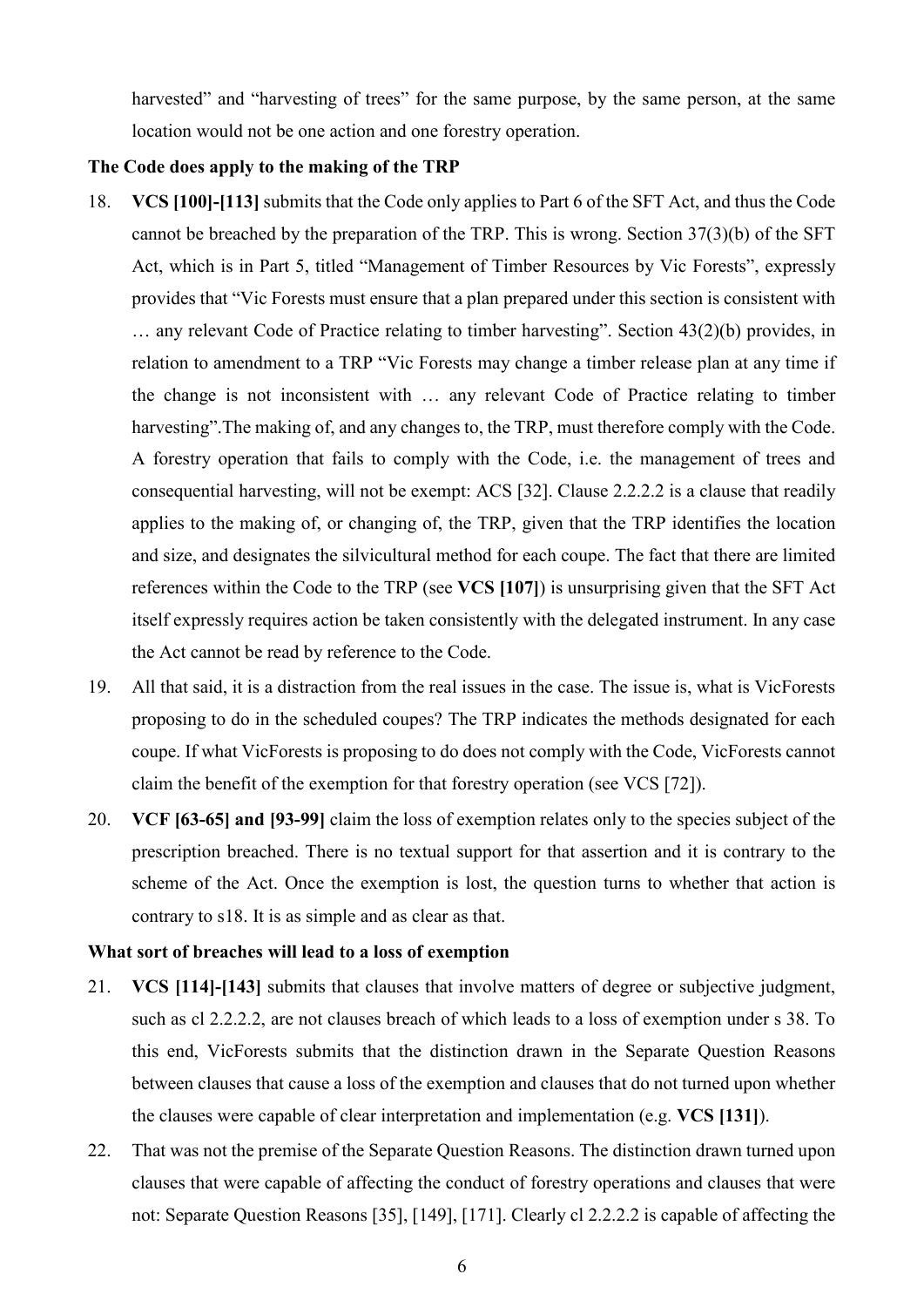conduct of forestry operations – to speak colloquially, it requires VicForests to be cautious in the manner in which it conducts forestry operations where the Greater Glider is or may be present.

- 23. Clause 2.2.2.2 is less precise in what it requires than other clauses of the Code. However the submission that a provision that involves matters of degree or judgment cannot be applied must be rejected. Judges and juries "often grapple with concepts that are difficult to define with precision… [s]uch concepts, although attended by a degree of difficulty in application, are not usually regarded by the Courts as incapable of application": *Monis v The Queen* (2013 249 CLR 92 at [338] (Crennan, Kiefel and Bell JJ)). The task, and the obligation, of the Court is to construe legislative and regulatory provisions and to give them meaning. That may involve construing broad terms more narrowly by reference to context, which context includes the penalty that attends the offence: *ICAC v Cunneen* (2015) 256 CLR 1 at [57]; *Monis v The Queen*  (2013) 249 CLR 92 at [311] (Crennan, Kiefel and Bell JJ). Further and in any event, Australia knows no doctrine of statutory (or regulatory) uncertainty: *Brown v Tasmania* (2017) 261 CLR 328 at [149] (Kiefel CJ, Bell and Keane JJ); [306], [448]-[456] (Gordon J) and the authorities cited therein on regulatory provisions; see also [506]-[508] (Edelman J). Provisions must be given meaning according to text, purpose and context.
- 24. All that said, cl 2.2.2.2 is not uncertain in what it requires (cf **VCS [139]**). To a large extent, what it requires is a process – the process of carefully evaluating and properly assessing management options to avoid serious or irreversible damage where practicable. If there is evidence of a good faith attempt to engage in that process, there will likely be compliance. The difficulty for VicForests is that there has been no good faith attempt to engage in that process. It therefore seeks to argue the Court that cl 2.2.2.2 should be given no operation. Questions about the margins of the operation of cl 2.2.2.2 do not arise (cf **VCS [140]**).
- 25. Contrary to its own submissions, VicForests acknowledges cl 2.2.2.2 exists and operates with sufficient clarity and certainty in a State legislative context (**VCS [141]-[143]**). *Brown Mountain* is a good example. It is not clear how VicForests can admit the clause has a sufficiently clear operation in that context, but deny that it has that operation in the federal context. It may be the case that there are many ways to satisfy cl 2.2.2.2 (**VCS [138]**) – indeed that is doubtless the purpose of framing cl 2.2.2.2 in broad terms. However, the fact that a regulatory provision reserves flexibility to the person regulated as to how to comply does not mean the provision should be given no operation.

#### **The correct test for the precautionary principle**

26. The Applicant can establish a breach of the precautionary principle whether it is construed as the Applicant contends or as it was in *Brown Mountain* (cf **VCS [178]**)*.*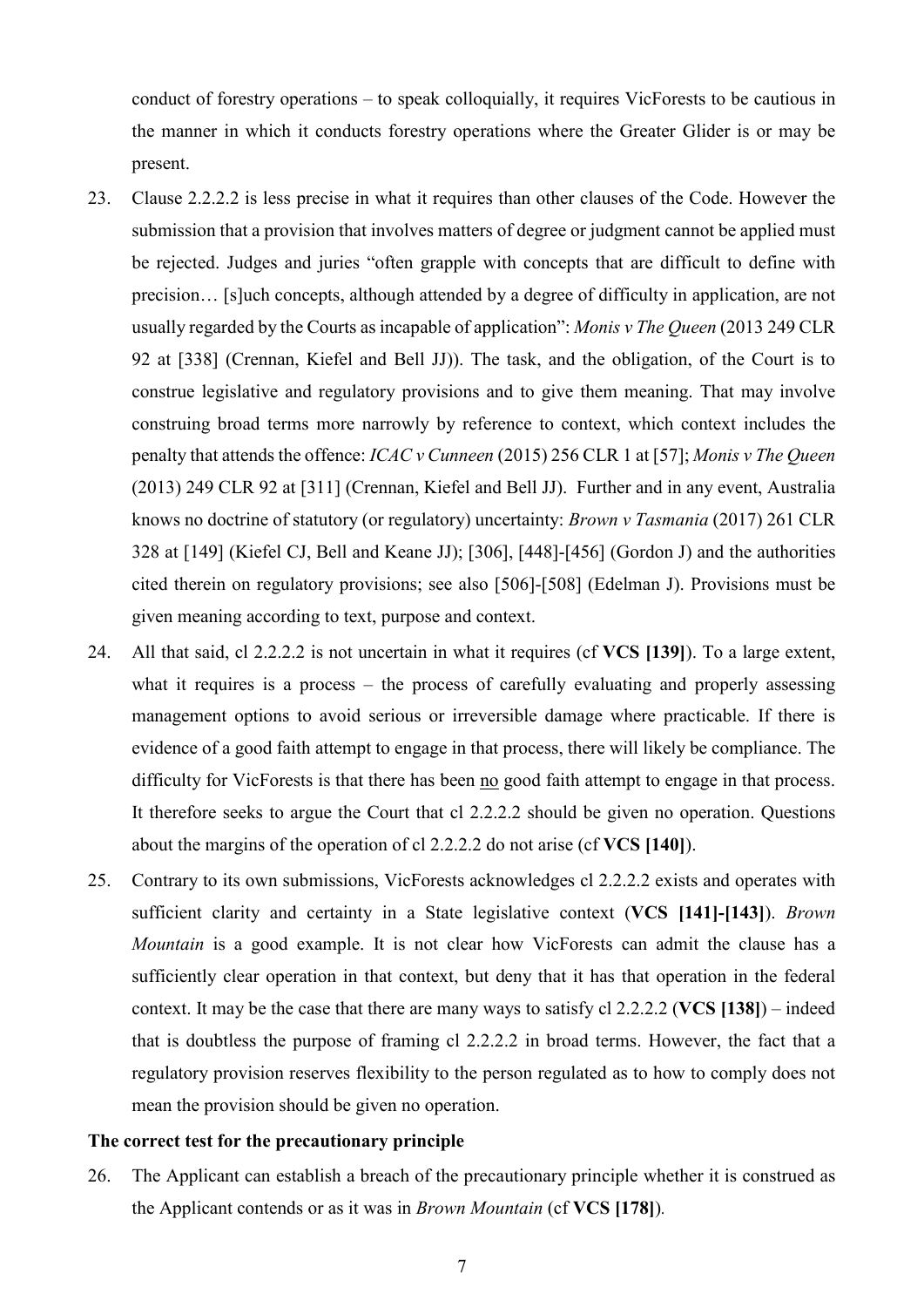- 27. *Australian Conservation Foundation Incorporated v Minister for the Environment* (2016) 251 FCR 308 (**VCS [196]-[202]**) does not assist VicForests to establish that cl 2.2.2.2 should be construed in the manner that Osborn J held that it should. It concerns a different statutory expression of the precautionary principle (in s 3A(b)). While that decision may be relevant to cl 2.2.2.2 insofar as the two provisions have common elements, on each occasion the question must be, what does the text of the relevant statute require.
- 28. VicForests' submission that a textual analysis supports the conditions precedent identified in *Brown Mountain* (**VCS [204]-[210]**) fails to have regard to the text of cl 2.2.2.2 or the definition of the precautionary principle in the Code.
	- a. Uncertainty is in the final sentence of the definition. It is not a precondition, it is a matter that cannot be used as an excuse to fail to take precautions.
	- b. As to the threat of serious or irreversible damage, the word "threat" is not used in the definition in the Code – rather the obligation is to properly evaluate and assess management options "to wherever practicable avoid serious or irreversible damage to the environment". This is clearly distinct from the test applied by Osborn J.
- 29. VicForests' submission must fail to the extent that they insist that cl 2.2.2.2 contains preconditions that are not to be found in the text of either cl 2.2.2.2 or the definition of the precautionary principle. The context cannot change the express terms of the text in cl 2.2.2.2 or the definition of "precautionary principle" in the Code: cf **VCS [209]-[210]**.

### **Competing objectives**

- 30. VicForests repeatedly submits that legislation regulating forestry operations has multiple purposes and is directed to achieving a balance between ecological objectives and timber production: e.g. **VCS [148]-[149], [215]**. This submission appears to be intended to characterise the Applicant's case and construction of provisions as ones which prioritises conservation of threatened species at the complete expense of timber production. But that is not the Applicant's case, it does not suggest that forestry operations must cease completely. The Applicant seeks protection for vulnerable species where forestry operations will cause serious or irreversible damage or will have a significant impact. Relief is sought in 66 out of over 1000 coupes on the TRP. The Applicant's case reflects the compromise in the legislation between the objectives of conservation and exploitation of timber resources – it allows timber harvesting to continue with modification as appropriate to provide for conservation. In truth it is VicForests' case that seeks a construction that permits exploitation of forest resources at the complete expense of the conservation of biodiversity – as the evidence of Mr Paul made plain, VicForests does not even accept that its activities "might" harm the Greater Glider.
- 31. **VCS [221] and [229]** re-state an excerpt of *MyEnvironment v VicForests* [2012] VSC 91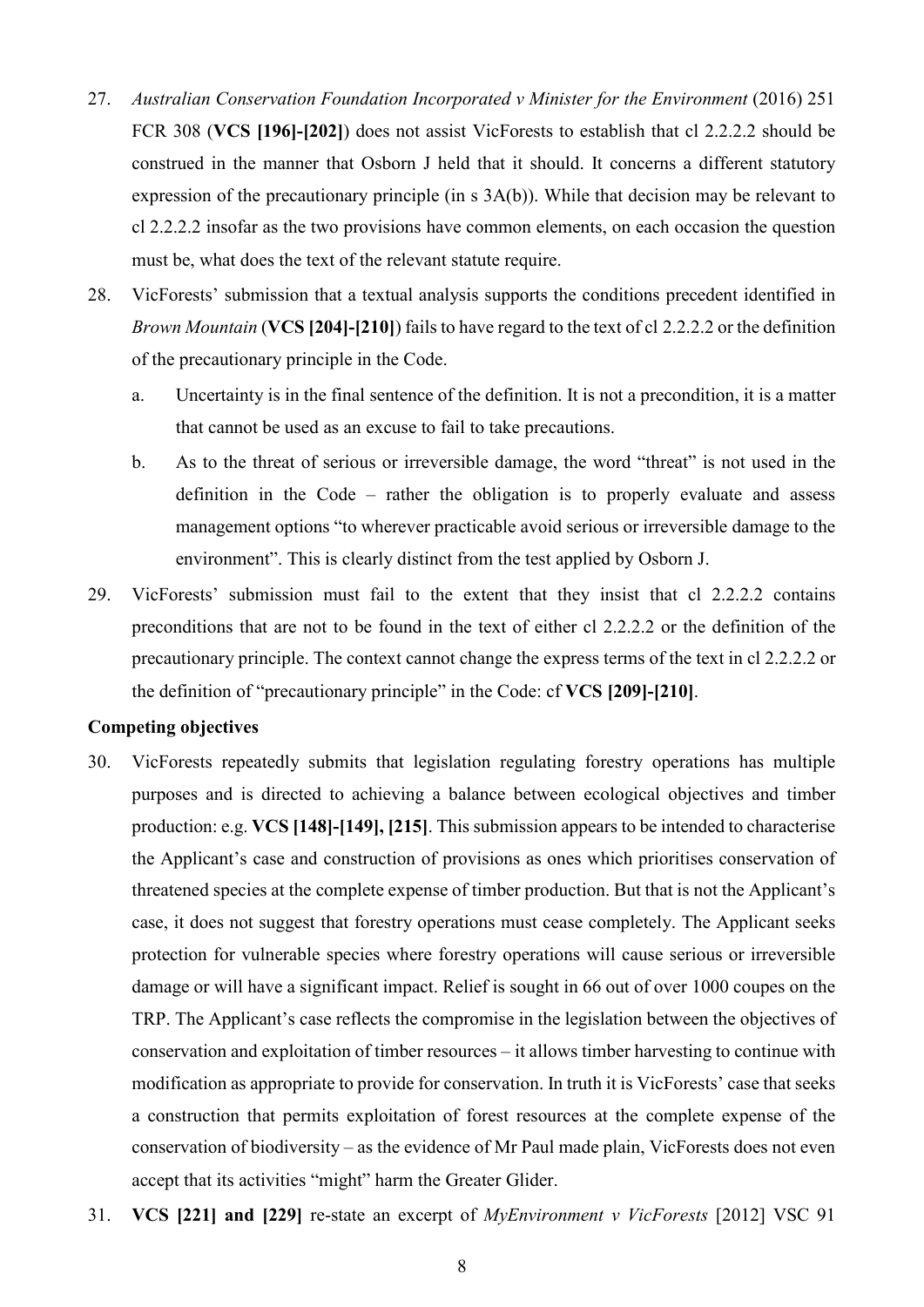(*MyEnvironment*) of little relevance to the present proceeding. That statement was made in a case that concerned application of precautionary principle to a species which *had* been considered during the planning process with a prescription and reserves developed for it. None of that has occurred for the Greater Glider, to which no consideration was given during planning of reserves and prescriptions in the CH RFA Area, or at all since its listing.

## **"Gaps disclosed in legislation"/judicially constructed policy**

- 32. The Applicant does not seek to "fill gaps" in legislation (cf **VCS [223]**) but simply to apply cl 2.2.2.2. VicForests seeks to read the provision out of existence and give it no work to do.
- 33. The Applicant does not seek to effect a policy change: **VCS [225]-[231].** It simply asks the Court to determine whether the process mandated by cl 2.2.2.2 has been undertaken. Where that process has not been undertaken, the exemption provided for in s 38 falls away.

### **Sufficiently advanced plans**

- 34. VicForests seeks to make much of their assertion that the TRP only designates the most intensive silvicultural method that may be used and that planning for the scheduled coupes is now stale and out of date (**VCS [233]-[235], [289]**). The first assertion is contrary to what the TRP actually states (CB 6.8 p5). The second is a product of VicForest's own conduct, it is of no significance whether a less intensive method may be used when it has been established by the evidence that each of the proposed methods that may be used causes the relevant damage/has the relevant impact.
- 35. The case is entirely different to *MyEnvironment,* c.f **VCS [234]***.* The allegations of fact in *MyEnvironment* turned on the method of silviculture (the evidence was that clearfelling posed the relevant threat, but not that retention harvesting would (*MyEnvironment* [280-281], [287], [304] and [307])) and the application of prescriptions for the species in a coupe plan affecting the configuration of logging (protection of Zone 1A (*MyEnvironment* at [258]-[259])). Here, the evidence is that all proposed methods will cause the relevant damage/impact and there are no effective prescriptions that will be applied to configure logging to ameliorate the impact of those methods on the Greater Glider. There are key factual differences, here, the Greater Glider is proved to be present in substantial numbers in each coupe, in *MyEnvironment*, Osborn J placed weight in finding no threat on there being no direct observation of Leadbeater's Possum or its nest trees in Gun Barrell, combined with application of prescriptions and reserves developed for the species (*MyEnvironment* at [278 (d)], [283], [288]-[290]).
- 36. It is irrelevant whether the coupes selected and scheduled for harvesting are "imminently" exposed to harvesting (**VCS [241]-[242], [249]**). The April 2019 TRP is the best evidence of VicForests' current proposed conduct for the scheduled coupes. At its highest, VicForests says its intention *may* change over the life of the TRP (VCS [242]), and "there is a possibility" the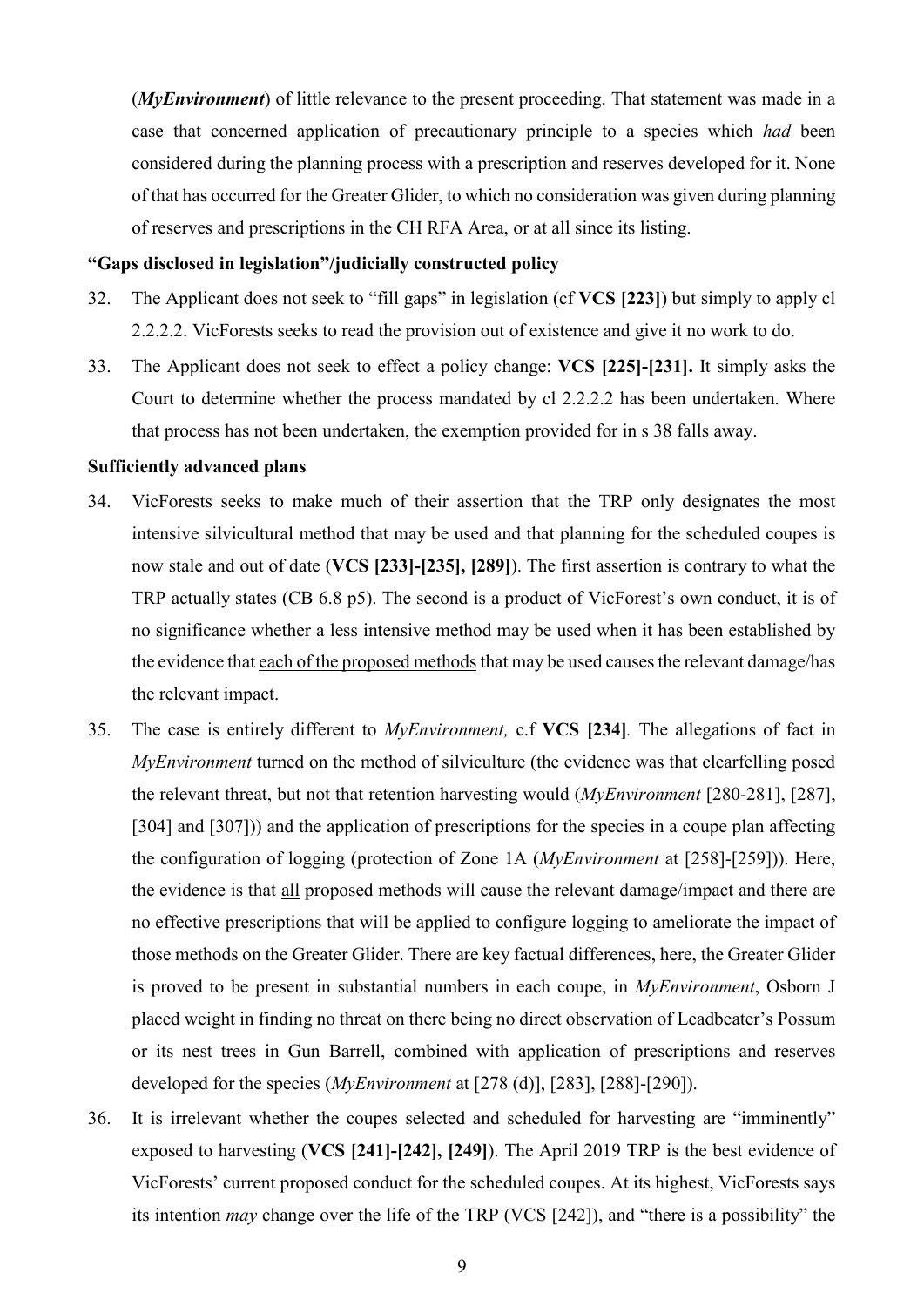coupes will not be returned to the schedule for harvesting (VCS [249]). That is not sufficiently probative to displace the contemporaneous, formally proposed conduct in the April 2019 TRP, particularly given the express refusal to provide relevant undertakings.

<span id="page-10-0"></span>37. **VCS [10a], [615] and [617]** submits the Applicant must establish the 'precise nature and extent of proposed conduct' in the scheduled coupes, and describes its plans as hypothetical. There is no such test. In *Wielangta* the trial judge found there was some uncertainty *concerning the extent of operations in individual coupes*, but nevertheless found the proposed forestry operations was an action likely to have a significant impact on relevant species on the evidence in that case (see [60]-[66],[102],[111], [137],[146],[162]). There is nothing "hypothetical" about the selection of coupes for timber harvesting stated on the TRP. The parties' experts were comfortable opining on whether the proposed conduct in the scheduled coupes posed a threat and was likely to have a significant impact. The Court can and should make findings of fact on the basis of that evidence.

#### **Applicant's use of tendency evidence**

- 38. VicForests cites principles relating to inferences and the balance of probabilities: **VCS [250]- [256]**. However the authorities cited by VicForests demonstrate this simple point: the Applicant need only establish **that it is more probable than not** that VicForests will continue to use the traditional silvicultural methods or rebadged versions of them in coupes where the Greater Glider is present.
- 39. Put simply, the evidence is that VicForests has designated the scheduled coupes for harvesting by the traditional methods; has continued to harvest surrounding coupes where Greater Gliders are present by those methods notwithstanding its purported commitment to shift to a more adaptive suites of methods. It has been saying since 2007 that it will shift to more environmentally friendly methods to obtain FSC but has not done so: ACS [340]-[358]. The 2014 Audit stated VicForests should continue to explore alternative harvesting systems, ie it had already been 'exploring such systems' prior to 2014 (CB 11.22 p22-23). In its submissions, VicForests points to the 2017 HCV and Systems documents at that time "under development" and "changeable" (**VCS [277]**). The documents do not provide for new methods that will be used in the Central Highlands. There are no prescriptions designated to or which will or may have the effect of ameliorating the impact of forestry operations on the Greater Glider. In the circumstances the Court should readily conclude that it is more probable than not that VicForests will harvest the scheduled coupes using clearfell, seed tree or regrowth retention harvesting or methods that are the functional equivalent of those methods.
- 40. The Respondent's summaries of the matters established by the tendency coupes at **VCS [257]- [275]**, and that contained in Annexure C to the ACS (agreed for the purposes of s 50 of the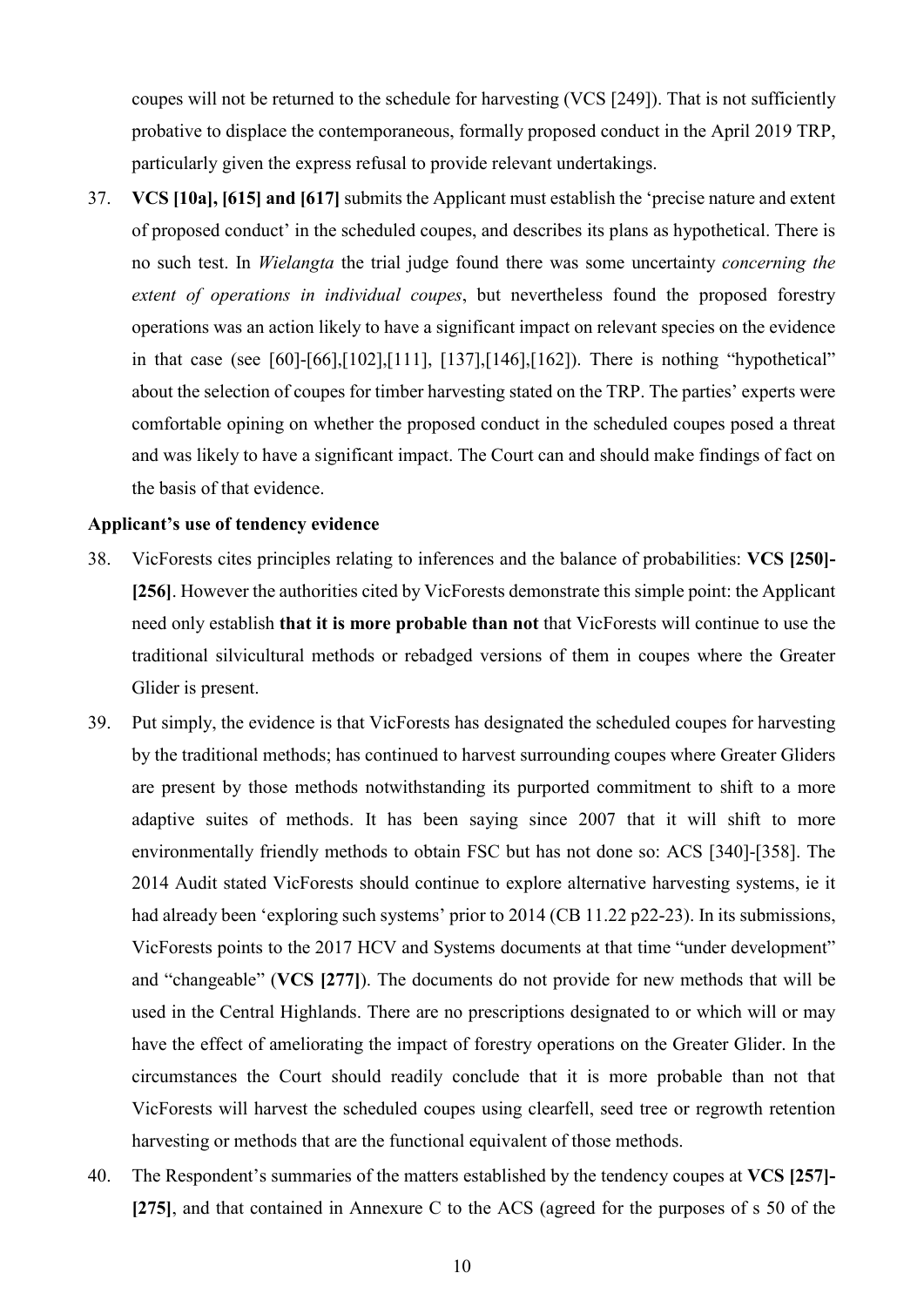*Evidence Act* 1995 (Cth)) demonstrate six matters.

- <span id="page-11-4"></span>41. *First,* the net harvest area listed on the TRP establishes the minimum area that is more likely than not to be harvested within each scheduled coupe. The net area harvested or stated on the coupe plan to be harvested in 11 tendency coupes either closely aligns with, or is larger than, that stated on the TRP.<sup>[4](#page-11-0)</sup> In six tendency coupes a smaller net area was logged or is stated on the coupe plan to be logged than stated on the TRP. [5](#page-11-1)
- <span id="page-11-6"></span>42. *Second,* the only likely basis on which a smaller area might be harvested than that listed on the TRP is Leadbeater's Possum THEZ, and so this possibility only arises in Ash scheduled coupes. In five of the six coupes where a smaller area was logged, this was due to THEZ for Leadbeater's Possum in Ash. Smith's evidence is that these areas are not likely to be suitable for Greater Glider due to differences in habitat requirements for the species (Smith (3) CB 4.10.1 p11 at [Q1a]; Smith (4) CB 4.12.1 p24, Davey agreed: VCS Sch 1 second row).
- <span id="page-11-3"></span>43. *Third,* no exclusions for Greater Glider or its habitat will be applied to the scheduled coupes. Only Puerile coupe is alleged to have had areas excluded for Greater Glider. That coupe had a far greater area harvested than listed on the TRP: 37ha of 47ha was logged by seed tree method (i.e. the ordinary 25% was excluded), compared to the scheduled 29ha net area on the TRP. The inference from that coupe is that VicForests will intensify its harvesting in coupes where Greater Glider occurs and then label existing Code exclusions as "GG habitat".
- 44. *Fourth,* a larger area than that listed on the TRP may be logged in the scheduled coupes. The 5 other coupes where a larger area was logged than stated on the TRP, or is so directed on the coupe plan, each contained multiple Greater Glider detections. [6](#page-11-2)
- 45. *Fifth,* traditional methods will be used and the system listed on the TRP establishes the system more likely than not to be applied to each scheduled coupe. In 11 of the tendency coupes the silvicultural system used aligned with the TRP, in 2 coupes STR was used in coupes listed on the TRP as CFE, and in 5 coupes RRH was used in coupes listed on the TRP for CFE.
- <span id="page-11-5"></span>46. *Sixth,* the reliance sought to be placed on the distinction between gross and net coupe areas is reliance on no more than the set of existing Code prescriptions (as described at VCS [257]- [275]), none of which is designed for Greater Glider, and which will not prevent the relevant threat or impact (see ACS [57], [438], [175]-[190], [656]–[680], and below at [\[64\]](#page-16-0)). Further, such reliance must be understood by reference to VicForests' methods for inflating gross coupe boundaries to intentionally include exclusion areas such as SPZ (ACS [88] – [89]).

<span id="page-11-0"></span><sup>4</sup> Closely aligns in: Fire Scan, Below Learmonth, Tropical, Floater, Ivanhoe; Net area logged larger than TRP in: Pamir, Twisting, Puerile, Simpson's road, Squeezee, Dejavu, see Ann. C ACS.

<span id="page-11-1"></span><sup>&</sup>lt;sup>5</sup> Pieces of Eight, Teamwork, Flow Zone, Impala, Bayern Munich, Lure: see Ann. C ACS.<br><sup>6</sup> Pamir Twisting Simpson's Road, Squeezee and Deiavu: See Ann. C to ACS.

<span id="page-11-2"></span>Pamir, Twisting, Simpson's Road, Squeezee and Dejavu: See Ann C to ACS.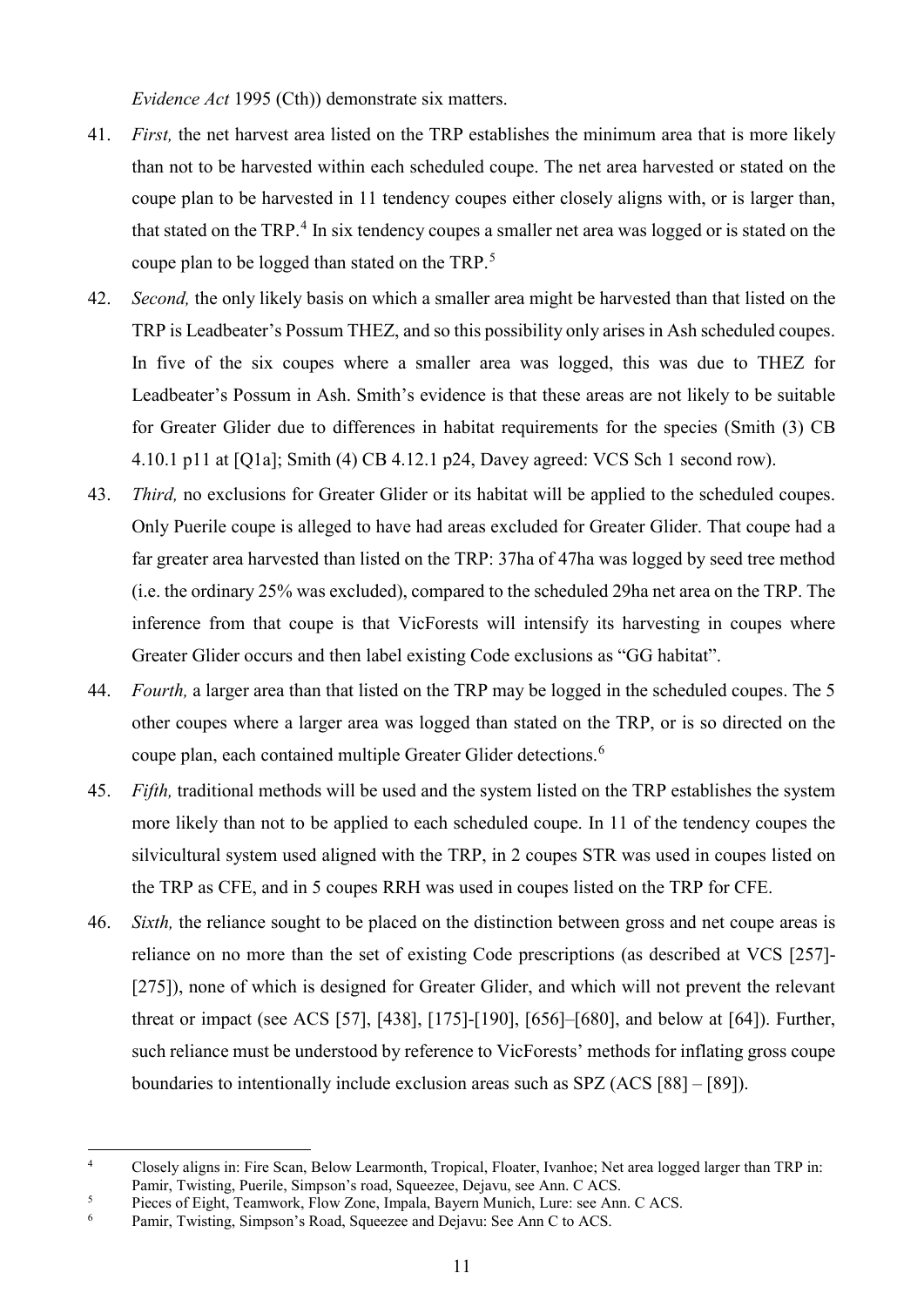#### **Surveys**

- 47. **VCS [281]-[289]** asserts that the Court may infer that the scheduled coupes will be surveyed for Greater Glider by the Department or VicForests. VicForests makes no commitment to survey all coupes where the Greater Glider is or may be present prior to harvesting. No positive inference that all coupes will be surveyed is available. Despite the Department's survey program, Castella, the show coupe, was not surveyed by it for Gliders, yet McKenzie detected an abundance of the species (see ACS [269]). VicForests did not survey a single logged coupe for Greater Glider. VicForests says Paul's evidence is that under the new regime coupes will be surveyed differently and in more detail (**[VCS [77], [288]**). His evidence is unreliable and cannot be acted<sup>[7](#page-12-0)</sup> on and the documents detailing the 'new regime' expressly adopt VicForests' existing survey procedures, which were applied to the logged coupes and failed to detect a single Greater Glider (see ACS [273]–[281]).
- 48. **VCS [341]** says it is not known whether survey findings of Greater Glider will result in protection of areas for the Greater Glider. That must be rejected. VicForests will not exclude habitat for Greater Glider even if it is found in a coupe: the Interim Strategy says so and no such habitat was excluded in any logged or tendency coupes $^8$  $^8$ .

## **Other uncertainties**

- 49. **VCS [290]-[292]** asserts that timber harvesting will be subject to the Systems Document and the 2017 HCV document, the TRP, legislation/regulations, the results of pre-harvest surveys/opportunistic sightings of threatened flora or fauna, and the CH RFA. This is assertion that is not substantiated with any references to evidence, and the significance of which is not explained. In any event, it is that pleaded approach to its future harvesting which was the subject of Smith and Woinarski's findings of threat/significant impact<sup>[9](#page-12-2)</sup>.
- 50. **VCS [292]** submits that the TRP does not provide sufficient detail as to how operations might occur in the coupe. However in a case where there is no effective prescription for the Greater Glider, the coupe plan will make no difference. There is no prescription to be applied to ameliorate the effects of harvesting on the Greater Glider. That is why it suffices for the Court to know the silvicultural method that will – or indeed the range of silvicultural methods that may be used. Where each of those methods causes the relevant damage or impact, it does not matter which method is in fact selected and it does not matter that there is no coupe plan because

<span id="page-12-0"></span><sup>7</sup> It is sufficient to find such evidence unreliable, to find that Mr Paul was dishonest or to make an adverse credit finding, as per **VCS [233]** is unnecessary. The assertions as to limits on cross examination at VCS footnote [61] are without substance.

<span id="page-12-1"></span><sup>8</sup> Also see above at [\[2.d\]](#page-2-0), [\[43\]](#page-11-3) and ACS [284]-[287], [292]-[295].

<span id="page-12-2"></span><sup>9</sup> See ACS [106]-[200], [604]-[605], [606]-[696], below at [\[57\]](#page-14-0)-[\[72\]](#page-19-0) and [\[97\]](#page-22-0)-[\[104\]](#page-24-0), Woinarski (1) 4.7.1 p25 at [86]-[87]; Woinarski (3) 4.11.1 p21 [9]-[13] and p5-6 [Q3]-[19]; Smith (1) 4.2.1 p53-54 at [31], Ltr EJA to Smith CB 4.2.7, Smith (4) 4.12.1 p23 [Q5], p25 [Q3].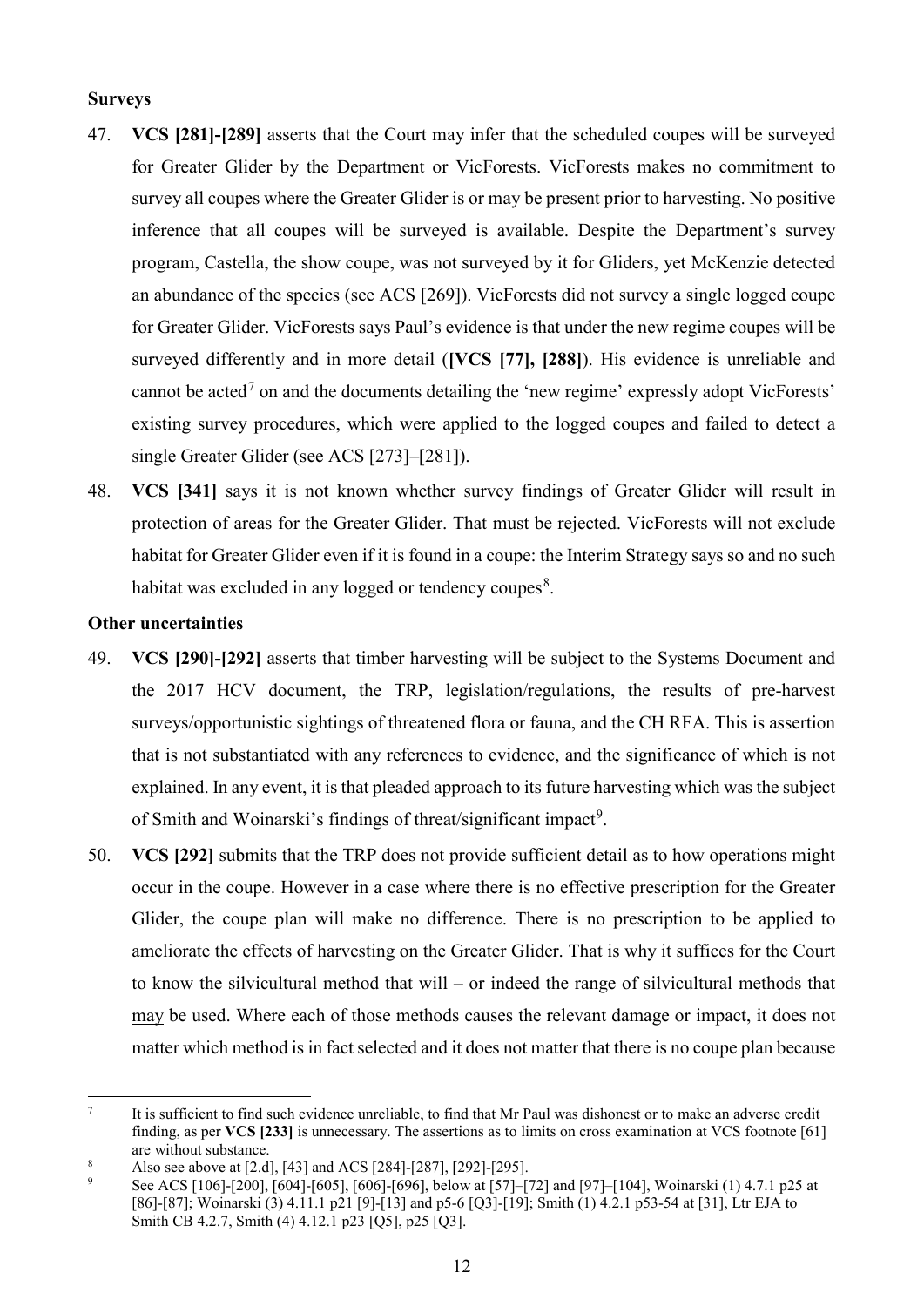there is no effective prescription to be implemented. See also [\[37\]](#page-10-0) above.

51. **VCS [293]** submits the findings in *Brown Mountain* and *MyEnvironment* in respect of coupes with finalised plans demonstrates that its approach to the present litigation is not 'shielding its operations from scrutiny'. Yet in this proceeding,  $7$  coupes<sup>[10](#page-13-0)</sup> had finalised coupe plans and *imminent or active operations* during the proceeding – precisely as in those two cases. Yet VicForests claims the Court cannot make factual findings in respect of its further conduct *even in these coupes*, apparently now because those coupe plans have become 'stale'. Contrary to its submission, VicForests approach to the litigation is intended to shield its conduct from the scrutiny that occurred in *MyEnvironment* and *Brown Mountain*.

## **Threat of serious or irreversible damage and significant impact to Greater Glider**

- 52. **VCS [317] and [326]** submits populations and habitat across the east coast distinguish Greater Glider from findings of threat to Spot-tailed Quoll, Giant Burrowing and Large Brown Tree Frog in *Brown Mountain*. Those same facts align Greater Glider with positive findings of threat for Powerful and Sooty Owl, both found to have large areas of occupancy across multiple states and extending to New Zealand (*Brown Mountain* at [525][526], [531]). Further, most facts recounted at **VCS [306]** in support of threat in *Brown Mountain* apply equally or more persuasively to Greater Glider on the evidence in this case.
- 53. **VCS [315], [316], [323], [346]-[347], [546] and [556]** assert that Smith did not take populations in other states and East Gippsland into account, that his evidence as to threat and impact is limited geographically and there is no evidence of such impacts 'across the species distribution and range', and that Smith's opinions were limited to the coupe rather than the species as a whole. Each is plainly wrong.
- 54. *First*, regarding other states, it is a selective reading of the transcript reference given T399.40- 43. Smith there said he considered the Central Highlands' population as an important population in isolation (T 399.40-44). He reasoned in his report that the Central Highlands is an important population *expressly by reference to* the populations and habitats of Greater Glider elsewhere in Victoria and Australia: see ACS [146(a),(d),(f),(g),(h)]. Further, Smith's written evidence goes into some depth about the other populations of Greater Glider in Victoria and other States: Smith (1) CB 4.2.1 p11, p 27, pp 30-31.
- 55. *Second*, it is not necessary to establish threat *across total distribution and range*. If it were, it would require an action which destroys the entire remaining population.

<span id="page-13-0"></span><sup>10</sup> c.f **VCS [245]** alleging 5 such coupes, 2 further coupes were subject of the 15 Nov 2017 interlocutory injunction application and part-harvested: Chest and Epiphanie with coupe plans at CB 8.29 and 8.31.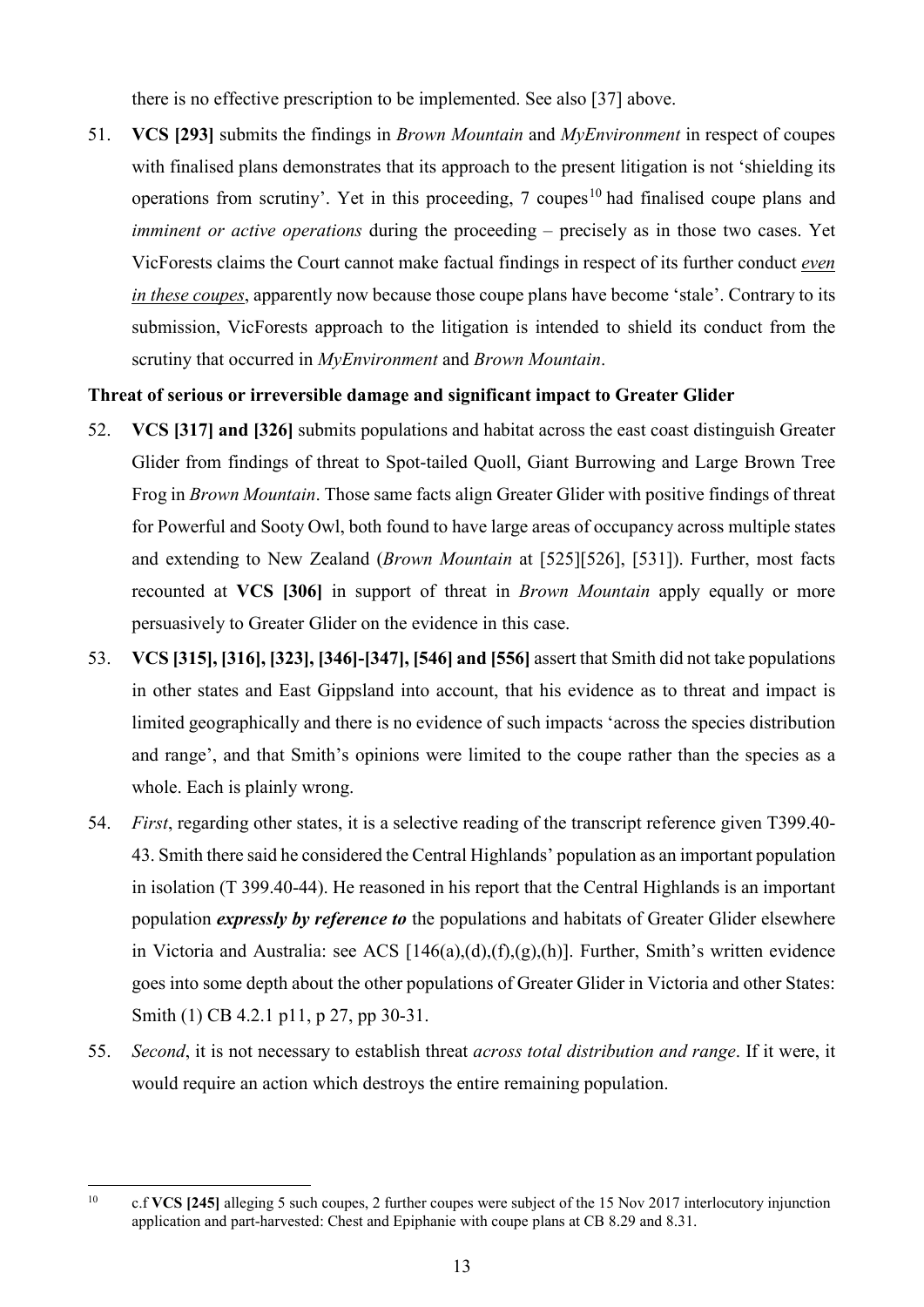- 56. *Third*, in cross-examination Smith expressly rejected the proposition that he did not take into account impacts on the species as a whole in respect of the logged and scheduled coupes<sup>11</sup>.
- <span id="page-14-0"></span>57. *Fourth,* threats to a population necessary for the species long-term survival, recovery and maintenance of genetic diversity (being those Smith found were 'important populations'), constitute threats of serious or irreversible damage to that species given such populations are precisely those required for long-term survival and maintenance of the species as a whole. Because Smith reasoned that the Central Highlands population is important, it follows that all impacts he describes in the logged and scheduled coupes are impacts on the species as a whole. Death of substantial numbers of, and long-term habitat loss for, a population necessary for the species long-term survival, recovery and maintenance of genetic diversity is important, notable or of consequence for the species as a whole.
- <span id="page-14-2"></span>58. *Fifth*, Smith's evidence on the population in the Central Highlands as a whole arising from harvesting in the logged and scheduled coupes was:
	- a. Forestry operations in each scheduled coupe are likely to adversely affect the Greater Glider both individually and collectively (Smith (4) CB 4.12.1 p23).
	- b. Greater Gliders are likely to be permanently lost from all logged coupes and this negative effect on the Greater Glider population as a whole will be one of cumulative ongoing decline (Smith (1) CB 4.2.1 p56; T432.26-30).
	- c. Greater Glider population size and distribution in the Central Highlands will continue to be reduced by on-going removal of critical habitat (old growth trees with hollows and uneven-aged old growth forest) in timber production forests under current management, which will ultimately lead to the species extinction in the Central Highlands and the loss of broad genetic diversity inherent in this population (Smith (1) CB 4.2.1 p52 at [29f]).
	- d. Gliders in clearfelled forest will die, and overall Glider numbers and population size in the logged forest will decline after each harvesting event, and will continue declining due to the cumulative increase in the net area of forest clearfelled in space and time (Smith (3) CB 4.10.1 p11).
	- e. There is good scientific evidence that timber harvesting under System 1 (clearfelling and seed tree harvesting) in Mixed Species and Ash forests of the Central Highlands removes critical habitat for the Greater Glider and is causing the species long term decline (Smith (4) CB 4.12.1 p14).

<span id="page-14-1"></span> $11$  "No. I think I've taken into account the context of the impact where I've assessed the affects of the logging is likely to irreversible. I have assumed that that has contributed to the cumulative impact of the species as a whole in the central highlands and will contribute and cause ongoing decline of the greater glider population." (T431.36-432.2)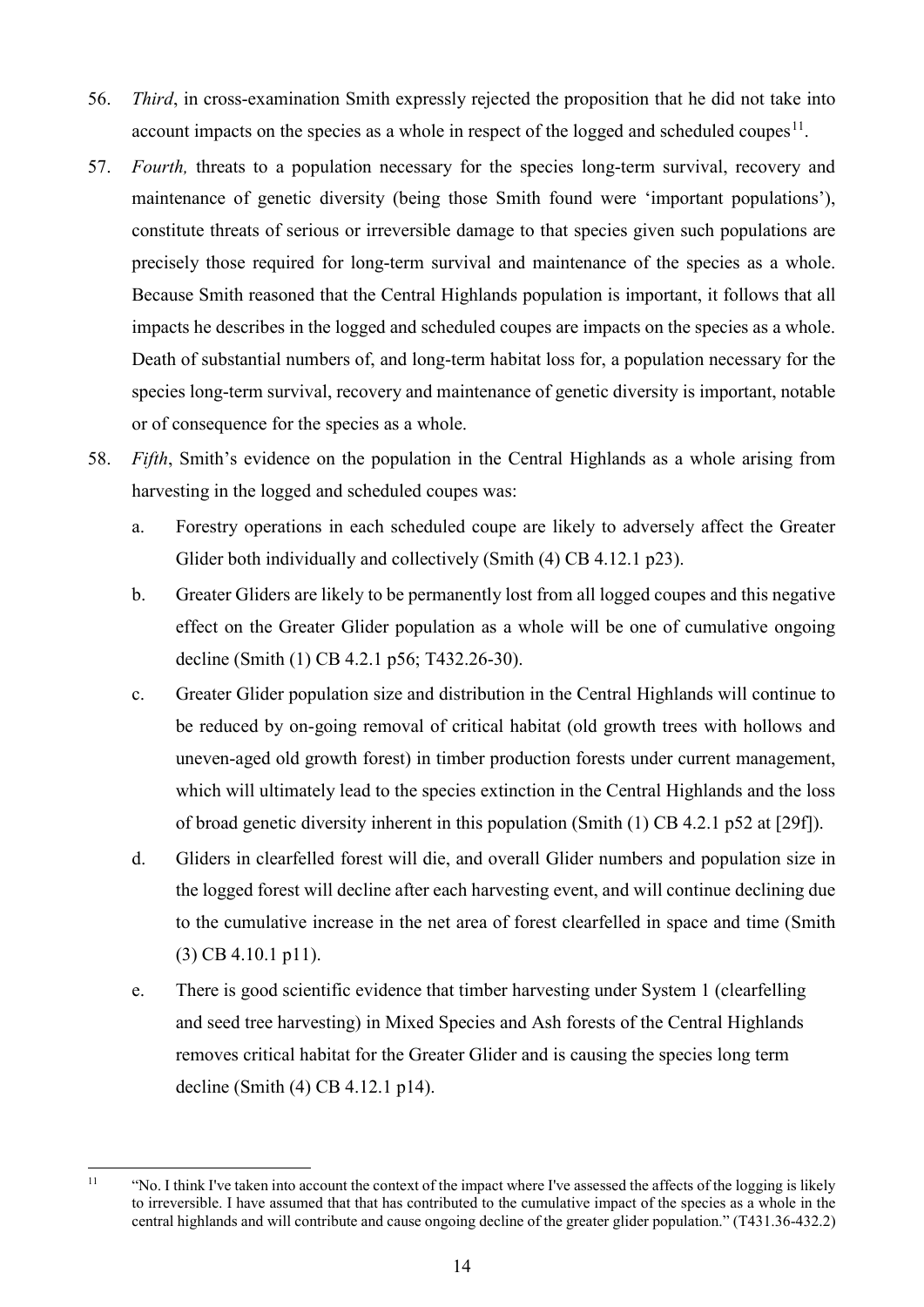- f. All proposed Systems (1-5, March Systems document) are likely to modify or remove habitat critical to the survival of Greater Gliders and cause a long term decrease in the size of the Greater Glider population in the Central Highlands both at the coupe level and collectively at the regional level. (Smith (4) CB 4.12.1 p13, p26).
- 59. As to recolonisation, the Court ought to prefer **ACS [130]-[140],** Smith (3) 4.10.1 p66-67 [1f], Smith (4) 4.12.1 p24-25 [i], and [\[65\]](#page-16-1)-[\[67\]](#page-17-0) below which details the essential preconditions for recolonisation that are not met (retained trees, corridors and Glider reserves), over the selective account of Davey's evidence at **VCS [325], [545] and [554(a)-(c)]**. Smith disagreed with Davey's conclusions because the studies Davey relied on were of selective harvesting not comparable with intensive harvesting practices in the Central Highlands (Smith (3) CB 4.10.1 p18 at [Q6]).
- 60. **VCS [330], [346] and [546]** asserts that Smith only had regard to the reserve system in a limited way if at all. The reference given (T427.6) supports no such conclusion. It is plainly wrong given Smith's oral evidence (for eg T431.20-34) and his reports which detail his consideration of the layout and failings of the reserves: ACS [175]-[190]; Smith (1) CB 4.2.1 p19-20, p26- 27, p50 [29c]; Smith (3) CB 4.10.1 p6, pp9-12). Smith's reference to "broad SPZ mapping" is made in the context of his previous answer that "there is no map which shows me that there are wildlife corridors connecting logging coupes with these reserves and SPZ which contains greater gliders…", ie the SPZ mapping is itself broad and does not evidence a functional wildlife corridor and reserve system (T426.39-.47).
- 61. At **VCS [333]-[338]** and **[545]** and Tables A-C, VicForests seeks to rely on descriptions of incoupe and landscape protections to support inferences that the scheduled coupes are flanked by reserves and net areas will be small or 'smaller'. The descriptions are submissions with no reference to Davey's evidence, and Smith's evidence negates the inferences agitated.
- 62. *First*, in respect of landscape protections, the expert evidence as to why the reserves cannot defeat a finding of threat or significant impact is at ACS [175]-[190]. Smith rejected the proposition that there are reserves in close proximity to the logged and scheduled coupes: "generally they are actually quite distant" (T441.11-19).
- 63. *Second*, the reliance on a "relatively smaller portion of the coupe" is no more than reliance on existing prescriptions, it should be rejected for the reasons at [\[41\]](#page-11-4) - [\[46\]](#page-11-5) above and [\[64\]](#page-16-0) below. VicForests says Smith accepted the difference between net and gross areas as relevant – in fact he said it is only relevant provided you have an understanding that the difference is going to be permanent through time, and he did not have that understanding and subject to future logging, that difference may diminish (T444.34-41). In any event, Smith considered gross/net areas on the TRP in opining on impact for existing and "new" systems (Smith (1) 4.2.1 p53 at [31(b)],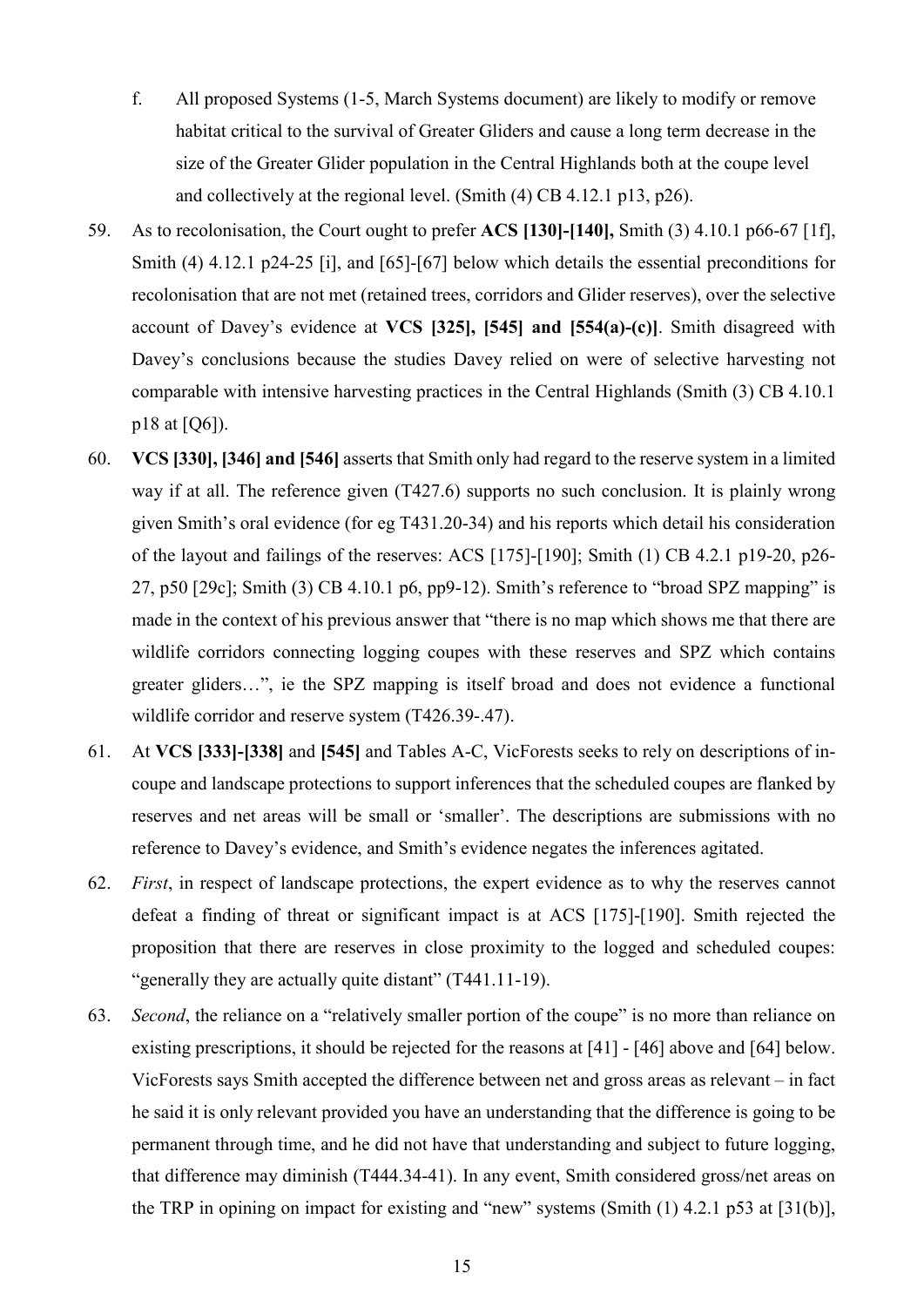CB 4.2.7, Smith (4) 4.12.1 p23 [Q5] p25 [Q3]), and those are the minimum areas more likely than not to be harvested in the scheduled coupes, see [\[41\]](#page-11-4) above.

- <span id="page-16-0"></span>64. *Third*, existing in-coupe prescriptions are ineffective to mitigate threat, Smith's evidence is:
	- a. current habitat tree and large tree protection measures and other mandatory management measures will have little or no conservation benefit for protection of Greater Gliders in forest subject to timber harvesting (Smith (3) CB 4.10.1 p11).
	- b. Greater Glider populations are likely to be permanently eliminated from all areas of forest managed under clearfell (including seed tree) silviculture on short rotations, irrespective of prescriptions and measures proposed under the Interim Strategy because they prefer old growth or uneven-aged old growth and current intensive clearfell harvesting eliminates such forests (Smith (1) CB 4.2.1 p52 at [Q29c]).
	- c. Greater Gliders in any narrow (<50m wide) retained areas will likely die due to lack of adequate foraging area, but under current harvesting practices many retained areas are very narrow (20m or less) and unlikely to be adequate to retain resident Greater Glider populations (Smith (1) 4.2.1 p18 & p48 at [Q28d]).
	- d. The level protection of unlogged forests in streams and drainage lines is insufficient to satisfy cl 2.2.2.8 (wildlife corridors) (Smith (1) 4.2.1 p34 at [f]).
	- e. Even if 25% or 30% of trees are retained, many are subsequently killed by burning, or subsequently required to be felled for safety reasons (as observed in Castella). Trees left have a high likelihood of loss to windthrow (Smith (4) CB 4.12.1 p23-24). 25% or 30% protection on coupes is of little or no value to mitigate impacts unless connected to one another and nearby reserves by corridors. Remaining habitat is fragmented without corridors that would allow recolonisation (Smith (4) CB 4.12.1 p24).
	- f. There is no evidence that the retained forest in each coupe will be suitable for Greater Glider, and no system in place to survey for the best Greater Glider habitat and protect it (Smith (4) CB 4.12.1 p24 at (e)).
	- g. Some coupes contain large patches of forest retained to protect Leadbeater's Possum habitat, but much of this habitat is likely to be unsuitable for Greater Gliders (Smith (4) CB 4.12.1 p24, see [\[42\]](#page-11-6) above).
- <span id="page-16-1"></span>65. **VCS [351] and [546]** further assert that Smith described his assessment as not detailed, very general and not highly precise. That is a selective reading of his evidence. In fact he said his assessments of the significance of logging impact were not precise *for the reasons that he had given –* and repeated, the lack of corridor mapping and lack of knowledge of Greater Gliders and their habitat in the reserves (T432.44-433.5), with which Davey agreed: ACS [186], [199],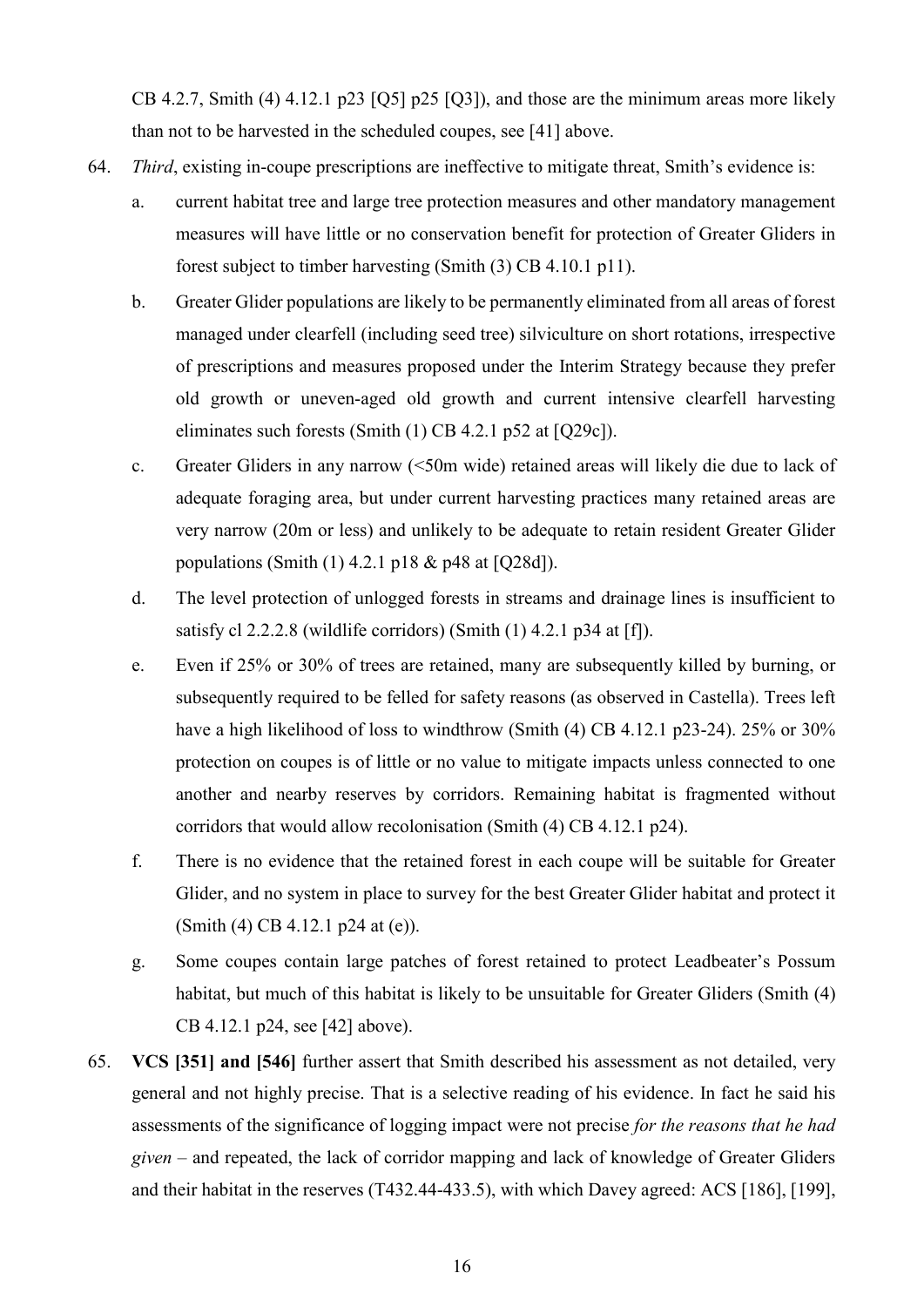[176]. His preceding response had in fact explained in minute detail his impact assessment in Mont Blanc and the relevant uncertainties as to corridors applied to that coupe (T432.20-30). He explained that he could be more specific in terms of numbers or percentages *on individual coupes*, if he was taken to them (T440.32-34) – but he was not. He continued to explain that the uncertainty is in the capacity of the Greater Glider population to re-invade a logged coupe at some point in the future and its recovery (T440.32-44, see also Smith (3) 4.10.1 p66-67 [1f], Smith (4) 4.12.1 p24-25 [i] as to preconditions for recolonisation).

- 66. **VCS [352], [546] and [556]** assert that Smith accepted that impact assessment could not be undertaken where there is no certainty as to the extent and method of operations in each coupe. In fact, Smith expressly rejected that proposition (T450.18-23).
- <span id="page-17-0"></span>67. Smith's repeated evidence as canvassed above was that the *duration* and *irreversibility* of the damage is uncertain (and not precise) due to the absence of a mapped corridor system and knowledge of Greater Glider abundance and habitat in the reserves. That evidence establishes uncertainty as to the damage - the second condition precedent to the precautionary principle (on Osborn J's test), contrary to **VCS [356]-[358] and [556]**.
- 68. **VCS [367], [368(b)-(h)], [544], [547]-[553], [555(b)] and [559]** assert no threat to Greater Glider in the logged coupes nor significant impact in the scheduled coupes relying on aspects of Davey's evidence. Smith said that conclusion was not justified by reference to facts or criteria for impact assessment and is inconsistent with the scientific evidence and observed facts (Smith (3) CB 4.10.1 p20). He expressly disagreed with each of Davey's findings referred to (Smith (3) 4.10.1 p7-9, p19-20). Smith's evidence ought to be preferred (see ACS [191]-[200]). Notably:
	- a. Contrary to there being appropriate planning and satisfactory retention through the Code for Greater Glider, see [\[64\]](#page-16-0) above, ACS [175]-[190] and Smith (3) 4.10.1 p8 at [iii];
	- b. Smith disagreed that local population losses could occur without resulting in regional population decline (Smith (3) CB 4.10.1 p19) or causing a long term decrease in Greater Glider numbers, and said such a conclusion was inconsistent with regional surveys evidencing that Greater Glider numbers have declined in logged forests (Smith (3) 4.10.1 p7). See also [\[57\]](#page-14-0)-[\[58\]](#page-14-2) above.
	- c. Smith said area of occupancy is not maintained where timber harvesting reduces spatial coverage of habitat, and harvesting eliminates habitat and causes fragmentation threatening populations in reserves (Smith (3) CB 4.10.1 p6, 8, 9-10, 12, 16-17, 19; ACS [148]-[155], at [179]).
	- d. In respect of critical habitat, refer to ACS [204]-[221] which establishes that there is a real, not remote, possibility that forestry operations in the logged and scheduled coupes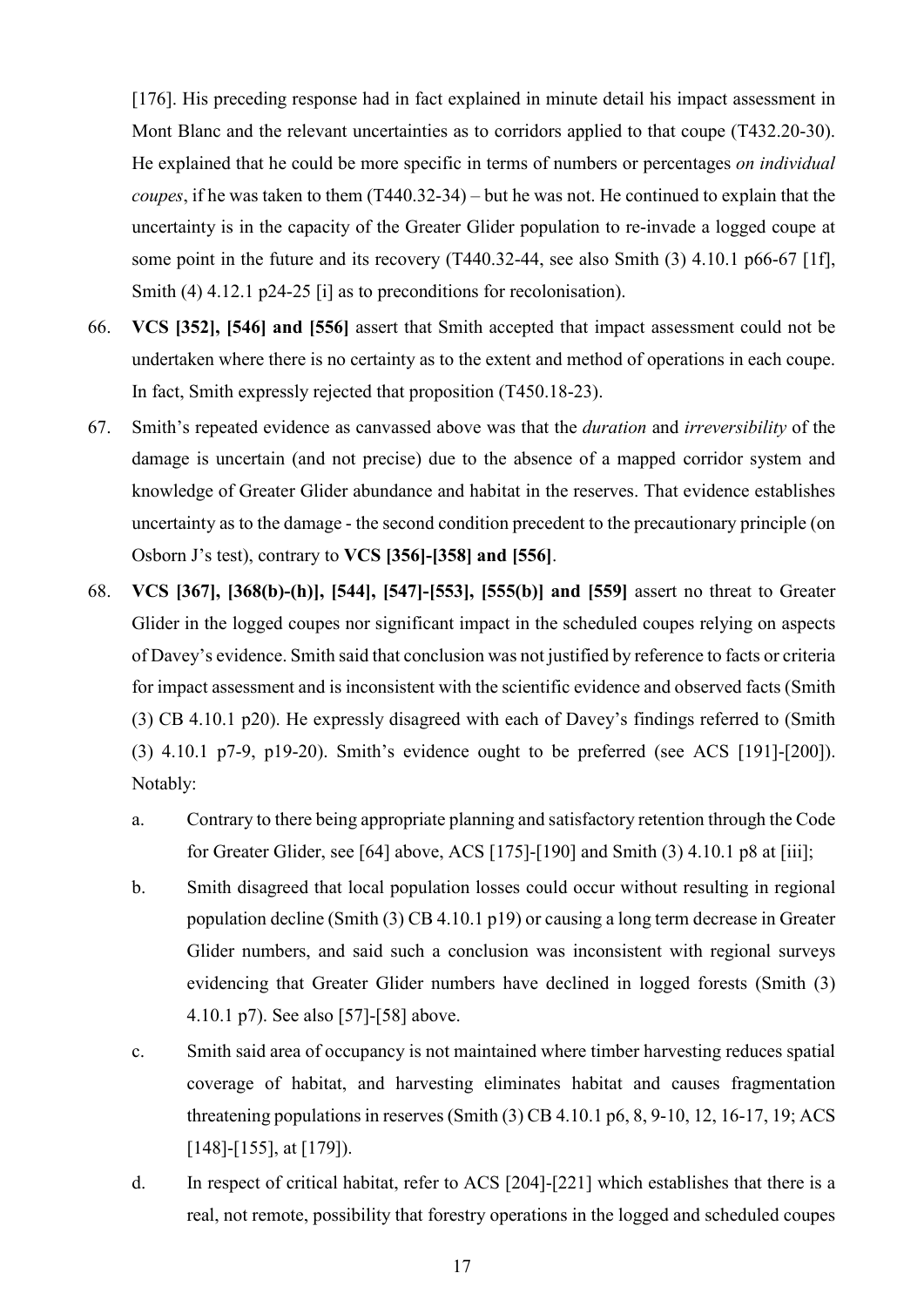adversely affected critical habitat. The issue with use of the term 'old growth' raised at **VCS [350]** is irrelevant: it is the characteristics of the forest described by Smith as comprising critical habitat and the presence of such forest in the subject coupes that is relevant (**ACS [208]-[209]**), regardless of whether that forest ought to be labelled 'old growth' or not. So much was accepted by Davey (T492.31-42).

- e. Smith said Davey's conclusion that operations in logged coupes have not modified, destroyed, removed, isolated or decreased the availability of habitat causing Greater Glider population decline is inconsistent with the scientific evidence that Greater Gliders are killed and eliminated from clearfelled coupes and do not recover, if at all for about 40 plus years, and that clearfelling will continue to cause a gradual cumulative decline in Greater Glider population size in the Central Highlands (Smith (3) 4.10.1 p8- 9).
- f. Regarding interference with recovery, Smith said Davey gave no proof that current systems are effective and he is not aware of any data which shows that current systems have either maintained or improved Glider numbers. He said available scientific assessments indicate that the Glider population has declined, which demonstrates that the current systems have failed to sustain Glider populations. Logging in Victoria and other States is causing on-going decline in Glider numbers and Victoria is likely by far the greatest contributor to this overall decline (Smith (3) 4.10.1 p9, 20; ACS [394]).
- g. Smith said Davey's assessments were based on incorrect assumptions regarding recolonisation, relocation, and the adequacy of parks and SPZs, and were unreliable due to lack of on-site assessment (Smith (3) 4.10.1 p4-6).
- 69. Davey's evidence that planning will be appropriate in the scheduled coupes was based on the erroneous assumption that VicForests would survey the coupes for Greater Glider, which Davey said was required (**VCS [544],** ACS [300]-[301]). Davey assumed habitat trees would be retained consistent with the Code, yet see [\[64\]](#page-16-0) above and ACS [129], [136], [604k]. Smith disagreed that planning would be appropriate, rather current observed and prescribed practice will result in a permanent and significant decline in Glider numbers (Smith (3) 4.10.1 p20), and see ACS [69]-[105]. Further, the planning Davey said is required in the scheduled coupes in order to minimise impacts referred to at **VCS [555(a)]** will not be undertaken: the approach to the logged and tendency coupes and Interim Strategy establish that VicForests will not inform its plans for the scheduled coupes by surveys for Greater Glider (even if they happen to occur).
- 70. The repeat references at VCS part C.2.3.6 and E.2 (significant impact) confirm that the real dispute at the foundation of the differences between the experts was whether existing reserves and prescriptions were sufficient to prevent serious/irreversible damage and significant impact.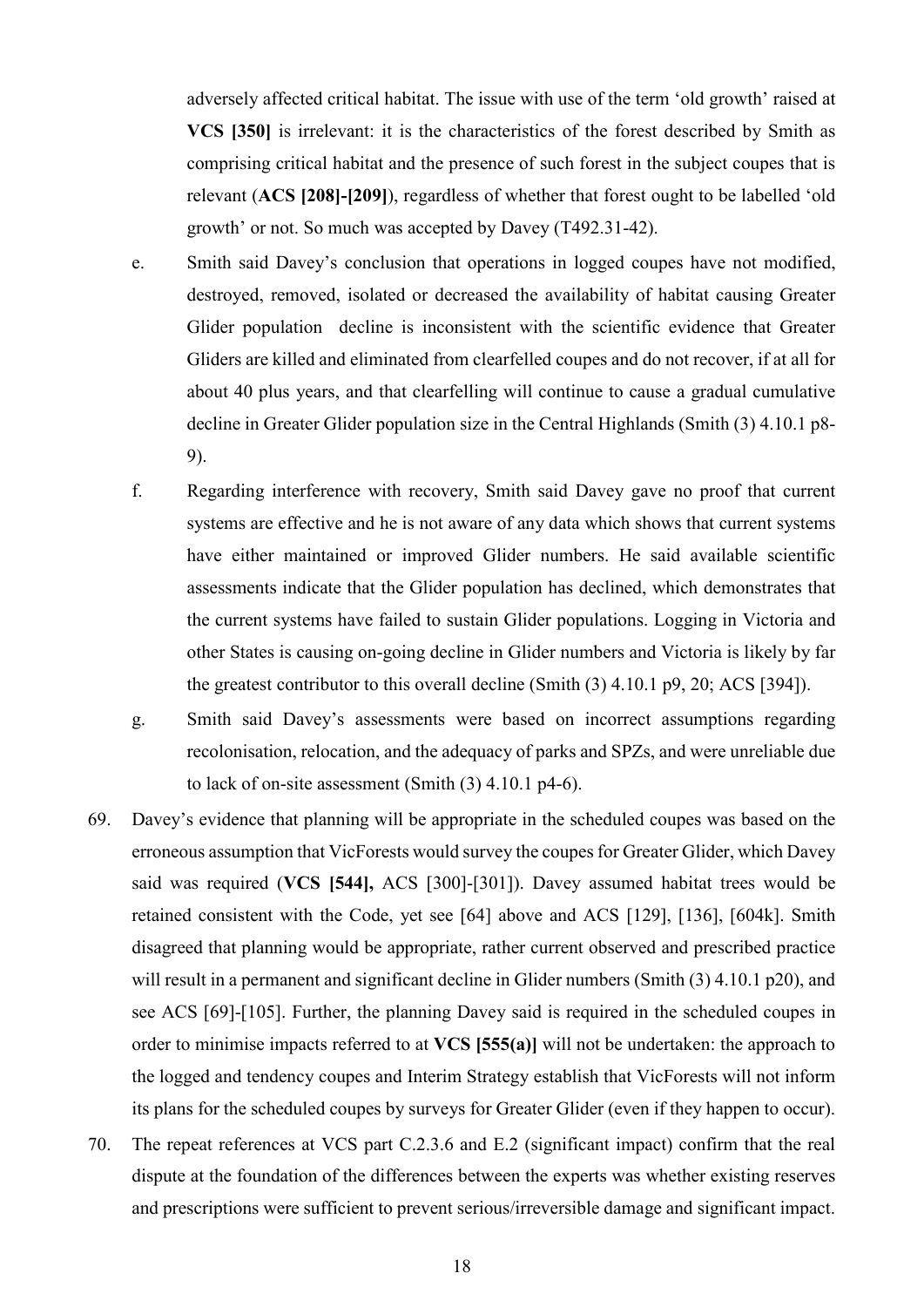In fact, that is the only reasoning provided for any of Davey's opinions. Smith's evidence should be accepted for the reasons at ACS [175]-[200], [389]–[412] and [\[64\]](#page-16-0) above. Contrary to **VCS [321]** as to decline, Smith said Lumsden's surveys *were* accurate but her models *were not* (T397.35-39).

- 71. Smith disagreed with Davey's opinion at **VCS [331**] that Victoria has good systems for conservation pending finalisation of the Glider Recovery Plan. He said no justification was provided and it is inconsistent with the scientific facts that Glider numbers are declining in production forests (Smith (3) CB 4.10.1 p13 at [Q3]; ACS [175]-[190]). Further, the reference to the draft Action Statement "providing guidance" must be rejected given that draft of the document provides no such guidance whatsoever and the status of it is entirely unknown: who drafted it, was it outright rejected within the Department, are there later drafts, what is its date.
- <span id="page-19-0"></span>72. The proposition at **VCS Sch 1** that Gliders can survive and move out of their home range ought to be rejected: ACS [115]-[124] and [140].

#### **Alternatively, careful evaluation of management options will be undertaken**

- 73. The Court can have no confidence in VicForests' assertion at **VCS [359]** that careful evaluation of management options will be undertaken. At **VCS [361]**, the highest that VicForests can put it is to say that the adaptive systems are "in development" and will "likely involve identification of and greater protection of HCVs, including Greater Gliders". That review process has been in place at least since 2016, yet the HCV and Systems documents have still failed to produce any prescription that provides any protection to the Greater Glider. The only content specific reference to Greater Glider management in any of the new systems documents appeared in the 2017 version of the HCV document (CB 3.6.120) was removed in 2019 version (CB 12.1). In any case, it simply restated the content of the Interim Strategy as constituting VicForests management plan for the species (CB 3.6.120 p67-68).
- 74. Those developments are not evidence of compliance with cl 2.2.2.2, they are evidence of VicForests seeking FSC certification in order to obtain the economic benefits of that certification (cf **VCS [362]**). Moreover, VicForests has previously tried and failed to achieve that certification, with auditors concluding that VicForests' assertions about improved practices are not implemented on the ground: see ACS [338]-[341].
- 75. Contrary to **VCS [364]**, Smith did not advocate a zero risk approach and measures proportionate to the threat are those which will facilitate the species recovery  $-$  i.e. removal of the species from the vulnerable list: see ACS [439]-[444], [461]-[468] and [447]-[448].
- 76. **VCS [365]** seeks to rely on other Code prescriptions applied to the logged coupes as evidence of appropriate cautiousness. That proposition gives no work to do to the precautionary principle if it can be discharged through no more than compliance with other provisions.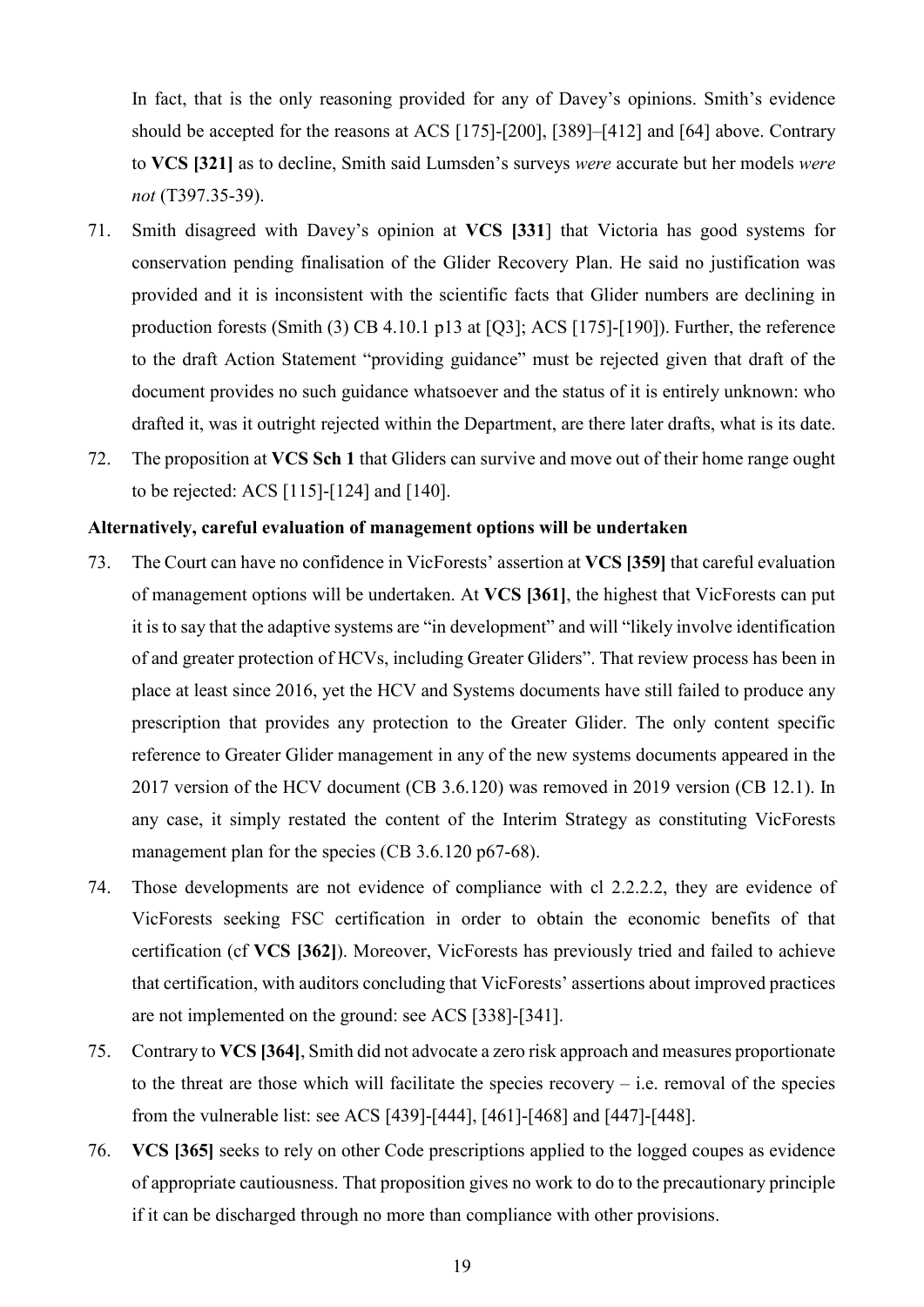#### **Miscellaneous allegations in the logged coupes**

- 77. **As to Tree Geebung, VCS [373]-[383]** ignores those labelled "DDD" recorded on 7-8 Feb 2018, which McKenzie said included damaged individuals, and which were found by Mueck to include individuals both mature and damaged: ACS [483]-[487]. Further, substantial compliance is not compliance (cf **VCS [385]**).
- 78. **As to Zone 1A, VCS [416]-[418]** refers to Baker's attack on Shepherd's Z1A map in defence of his own model that predicted no Z1A in Blue Vein, and asserts "patches" are easily manipulated to produce a desired result. In that exchange, Baker accused Shepherd of "bias" (a witness whose evidence was not contested), on the basis that Shepherd had not drawn the patch of Z1A with 'straight lines' and in a 'proper circle', and had minimised the patch size relative to the trees to achieve a desired result (T620.28-624.1).
- 79. Both assertions were wrong. *First*, as Osborn J found in *MyEnvironment* at [253], a patch need not be regular in configuration. It ought not be drawn in 'straight lines' and with 'proper circles'. *Second*, expanding the distance between the trees and the edge of the patch artificially and impermissibly precludes identification of Z1A that factually meets the Code definition, because an inflated patch size reduces the relative density of HBTs. In fact Shepherd *had inflated* the patch compared to VicForests' and the Department's approach: both apply 10m buffers from trees to the edge of the patch (CB 3.4.49 p20 at [Aii]), yet Shepherd used 15m buffers in the example Baker criticised and still found Z1A (CB 4.6.5 p8; T621.35-37).
- 80. The Applicant's position is that Z1A is found with *no buffer at all* between the trees and the edge of the patch (see Shepherd's Method 2 patches at CB 4.6.1 pp  $13 - 15$ ; ACS [519] – [521]). Interpretation that mandates any such buffer (or 'tree protection zone') impermissibly prevents identification of Z1A on a plain text reading of the prescription by adding a further hurdle (as with the 100m rule), which reduces the incidence of Z1A and therefore the total forest it protects, and generates uncertainty as to what the standard requires. Z1A arises at Blue Vein even with 10m and 15m buffers so applied.
- 81. It is not to the point that interpretation or parameters are required to apply Z1A (**VCS [418**]). The question is whether VicForests' interpretation leads to a failure to identify Z1A which meets the prescription. If that is the case then that interpretation (or parameter) is incorrect.
- 82. Baker's model was plainly wrong at Blue Vein, predicting 0-2 and 2-5 HBTs/3ha, in the area where agreed facts as to HBTs found *in the field* that were simply GIS analysed by Shepherd, demonstrate more than 10 living HBTs per 3ha (ACS: [516]-[525]). Baker's refusal to concede the point (as he later did for other coupes) was unreasonable.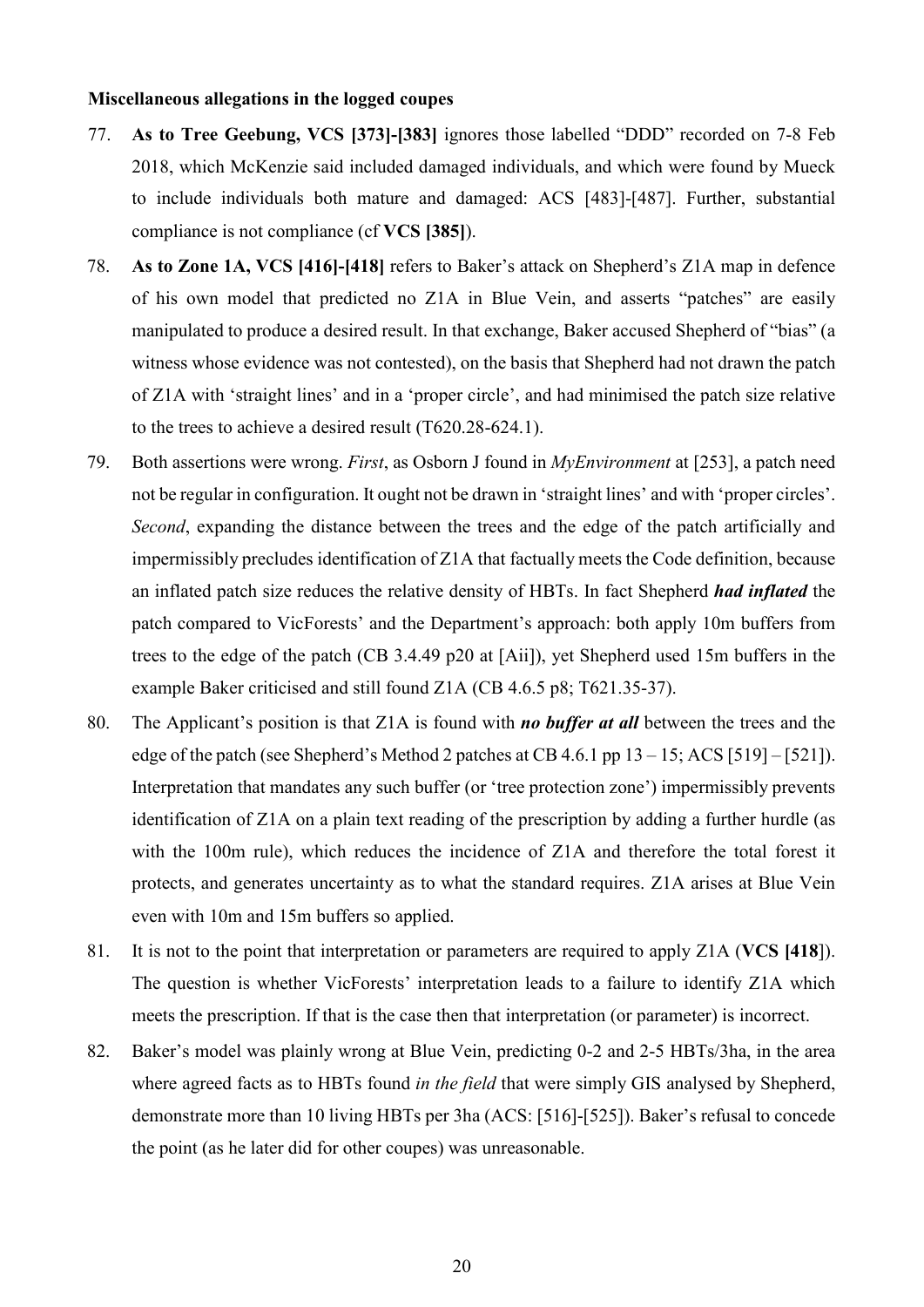- 83. The obligation to identify Z1A falls on VicForests, and as Osborn J found, the Department's survey methodology cannot be resolutive of the interpretation of that prescription (*MyEnvironment* [332]-[333]) (cf **VCS [419]**).
- 84. **As to 20m buffers, VCS [433]-[437]** asserts a lack of evidence but ignores Smith's observations, the view and VicForests' own coupe plans. The only coupes for this allegation for which there is no direct observation of absent 20m buffers are the Rubicon coupes.
- 85. **VCS [448]** asserts that no connection can be made between 20m visual screens and Greater Glider. That is mistaken. A corridor system along roads would mitigate impact and reduce fragmentation (ACS [441]; Smith (4) CB 4.12.1 pp24-25 at [i]). This further demonstrates that the set of prescriptions cannot be siloed: breach of any prescription causes impacts to other aspects of the ecosystem and results in loss of exemption for all purposes.
- 86. **As to 150m gaps addressed at VCS [462]**, Mueck's opinion as to interpretation is not relevant – that question is for the Court. The issue taken with his interpretation had no bearing on Mitchell's maps which simply measured the distance across harvested areas. Her evidence was accepted, and VicForests own coupe plans reveal that no trees were retained in the harvested areas of most such coupes (ACS [571]). As to Ginger Cat, **VCS at [461]** ignores the postharvest map (CB 8.5A) showing more than 150m across the harvested area. The evidence establishes gaps greater than 150m between retained vegetation.
- 87. **VCS [463]** contends 'retained vegetation' means 'hollow-bearing' or 'potential hollowbearing' trees, and there is no evidence such trees were present in the relevant coupes being 1939 Ash. Even if retained vegetation carries that meaning (which it does not: ACS [568]- [569]), 'potential hollow-bearing tree' simply means 'other trees most likely to develop hollows in the short term' (per the CH FMP CB 6.15 p26; Management Standards 6.10 p75). It is a relative term meaning those trees more likely to develop hollows *than other trees present*, and such trees are always present. In any event, the evidence is that 1939 Ash *are precisely those trees* most likely to develop hollows in the short term (Woinarski (1) 4.7.1 p9 at [24(b)]; Woinarski (2) 4.9.1 pp5-6 at [13]; T647.4-.8; Smith (1) 4.2.1 p21, p27-28).

## **"Coupe groups"**

- 88. Contrary to **VCS [484]**, there is no uncertainty about the concept of coupe groups.
- 89. At [9] and [10] of the 3FASOC, the Applicant identifies the coupes by individual name and number (e.g. Glenview 298-516-0001 and Flicka 298-519-0003), but also groups the coupes by geographic location where those coupes are in a patch (e.g. Mount Despair logged coupes). There is absolute clarity as to what is constituted by a coupe group because the coupe groups are described with precision in [9] and [10]: cf **VCS [486]**.
- 90. In the paragraphs that plead significant impact, the Applicant pleads that impact by reference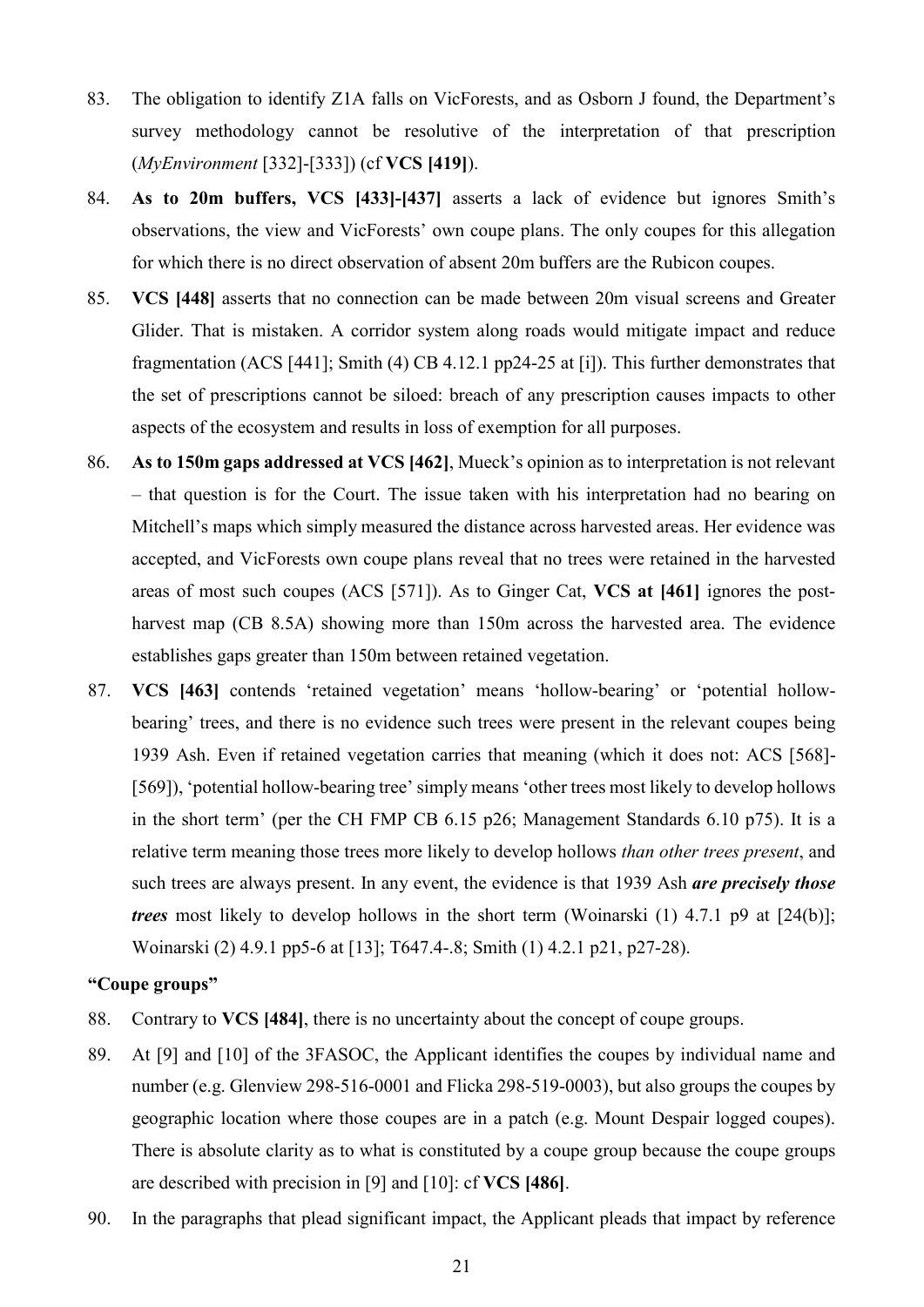to each coupe by name, as well as pleading impact by reference to some or all coupes. There is no reference in those paragraphs to any "coupe groups". VicForests is mistaken if it considers that a "coupe group" refers to anything but patches of coupes (e.g. Mount Despair Logged coupes). That said, a coupe group does constitute "some coupes". But "some coupes" is not limited to "coupe groups" so described at [9] and [10]. For example, the Court might assess the impact of logging the Mount Despair logged coupes and the Starlings Gap logged coupes and that would be within both the scope of "some coupes" and the pleading.

91. VicForests says the concept of "coupe groups" only emerged during the running of the trial. But "coupe groups" is simply a convenient way of referring to coupes in a group or a patch. VicForests cannot claim to have been surprised or taken off guard by what is no more than a simple use of English language: cf **VCS [484]-[486]**. VicForests did not raise any issues about the pleadings being insufficiently clear in this respect prior to trial nor did they raise it as a pleading issue during the trial. The point is of no merit.

## **Proper construction of "impact" and "significant impact"**

- 92. Sections 18 and 38(1) are not co-extensive: see [\[8\]](#page-3-1)-[\[9\]](#page-3-2) above (cf **VCS [493]-[494]**). A series of forestry operations may lose the exemption under s 38(1). The Court can then consider that series of activities (or project, or undertaking) as one action having one significant impact.
- 93. Contrary to **VCS [474], [475], [483] and [532]**, the Applicant's pleading of significant impact is not limited to the Guidelines: the test as stated in *Booth* is pleaded as a separate particular, being sub-paragraph **(h)** at 3FASOC [32], [73], [105D], [22], [42], [71], [105B].
- 94. As accepted by VicForests at VCS [503], "likely" to have a significant impact means "a real or not remote chance or possibility". In *Booth*, Branson J observed that this is a lower standard than 'more likely than not'. The Applicant need only establish that there is a real or not remote chance or possibility of a significant impact in the scheduled coupes whichever silviculture method is used, and that impact need not be a "more than 50%" chance (*Booth* at [97]-[98]; EPBC Guidelines p3).
- 95. The references to *Booth* at **VCS [511]-[514]** support a finding of significant impact in this case on both Greater Glider and Leadbeater's Possum because the Spectacled Flying Fox was not itself a listed species (it was part of the World Heritage Property). An impact on a species already facing a high risk of extinction will be important, notable or of consequence at a lower threshold than a species not already facing such risk.

#### **Leadbeater's Possum**

<span id="page-22-0"></span>96. At **VCS [570]-[573] and [576]**, VicForests submits surveys and THEZ are effective for Leadbeater's Possum. Woinarski said notwithstanding technical advances and the tenacity of researchers, Leadbeater's Possum can be elusive and timid, and not readily detected, so it is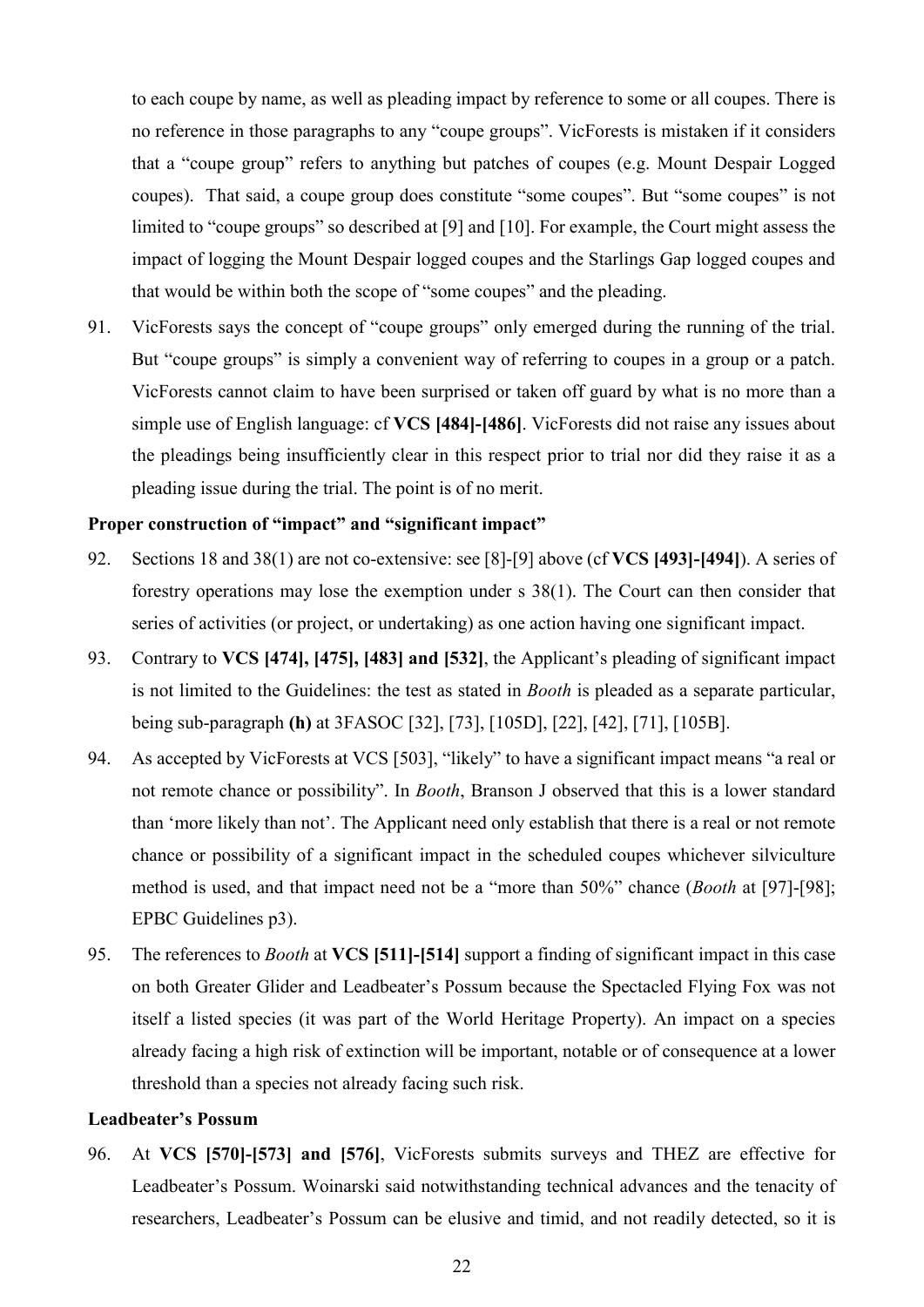highly likely that some populations in coupes are not detected and hence not protected. The facts at Blue Vein and other coupes such as Greendale where the THEZ was harvested prior to detection, seriously subverting its conservation value and affecting the viability of the colony, demonstrate the point (Woinarski (2) 4.9.1 at [24]), noting that Blue Vein was the subject of a pre-harvest survey that detected a colony in the north but failed to detect (and hence protect) the colony in the south. See also ACS [665]-[671].

- 97. The proposition at **VCS [578(f)]** that the species is at highest density in young (i.e. 20-40 year old) stands is directly contrary to the expert evidence that the species is dependent on hollowbearing trees: ACS [618], [652]-[653], [661], [687]. It should be rejected.
- 98. The Conservation Advice states that harvesting is a serious threat to the species (CB 6.23, e.g. at pp6-7, cf **VCS [580]**). The expert evidence was that harvesting causes direct and indirect loss of hollow-bearing trees: ACS [616(b), (g)], [652]-[655]).
- 99. As to harvesting generating one of the 2 habitat components (**VCS [579])**: that does not assist VicForests. Harvesting generates the abundant habitat component at the expense of, and by causing current and future long-term loss of, the limited and declining habitat component (hollow-bearing trees). Only the decline and lack of the latter element threatens the species. See ACS: [616(b), (f)], [684]-[688].
- 100. **VCS [518]** says an area is potential habitat for Leadbeater's Possum within 7 years of harvesting if there are sufficient hollow-bearing trees, however Woinarski emphasised that 'sufficient' is not just one or two (T543.5-14), and both his and Smith's evidence was that harvesting accelerates the loss of such trees even where retained due to damage from burning and windthrow (ACS: [652], [129]). Baker agreed (Baker (1) 5.2.1 at [158] and T653.42 – T654.27). In those circumstances, the weight of the evidence is that *there are unlikely to be sufficient hollow-bearing trees* in an area in the years following harvesting, even if some are immediately retained. Smith's observations of retained tree damage and the same on the view at Guitar Solo and Mont Blanc coupes confirm this.
- 101. The statements at **VCS [583]-[586]** are not an accurate account of Woinarski's evidence as to the congruence of Leadbeater's Possum detections and Baker's modelling. The transcript reference does not support the proposition for Blue Vein at  $[583(a)]$ . Woinarski said many records are in areas Baker modelled as low suitability and we don't know enough about the movement patterns of the species to understand how many of them move up to 600 metres. That may well be exceptional, in which case anything more than, say, 200 metres would be unhelpful for the model to predict the occurrence of Leadbeater's Possum (T551.38-552.4)
- 102. As to the assertion at **VCS [587]** that there was no opposing expert on modelling to Baker and his evidence should therefore be accepted – that cannot be so. Woinarski's evidence directly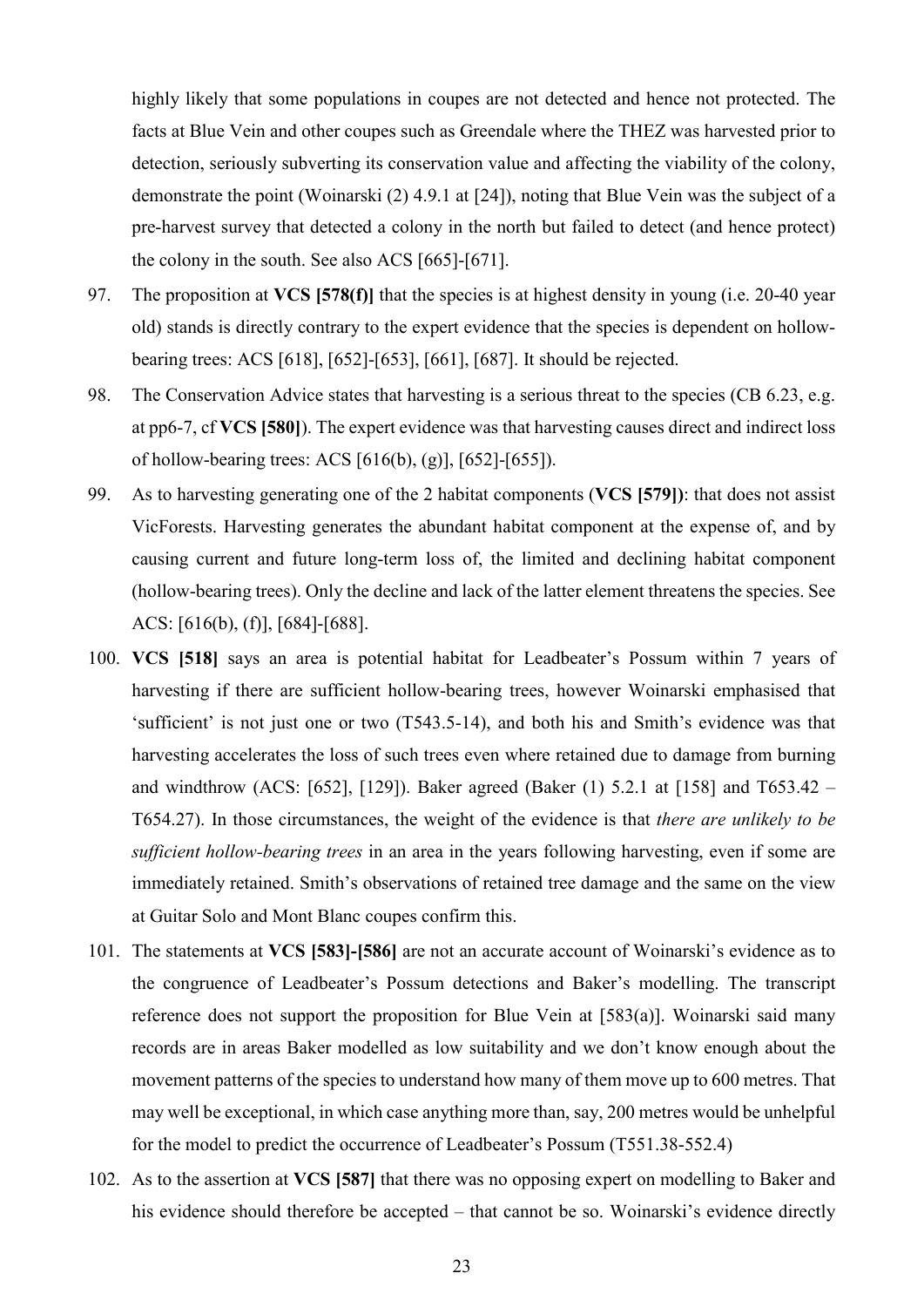responded to Baker's modelling, finding it unreliable, and contradicted Baker's opinions as to impact. Woinarski's evidence as to impact is more probative given his expertise in the relevant species, his field inspections of 11 coupes and his consideration *of actual detections*, rather than reliance only on modelling shown to be unreliable and without apparent regard to the species actual presence in the coupes: ACS [723], [622], [697]-[714].

<span id="page-24-0"></span>103. As to inferences from Tables A-C agitated at **VCS [589]**, Woinarski's evidence negates the inferences VicForests seeks to draw: as to reserves see ACS [658]-[664]. As to 'relatively smaller' net areas, such reliance is no more than on existing prescriptions: see ACS: [656]– [680]. Further, the net areas of each relevant coupe were expressly considered by Woinarski in forming his opinions (Woinarski (2) 4.9.1 p15-16 at [36]). As to the use of less intensive methods, Woinarski said there has been no documentation in the peer-reviewed literature (or unpublished reports) reporting on the relative extent of mitigation delivered by these options, they have not been demonstrated to be effective or subject to relevant tailored studies or surveys, and there is not a high degree of certainty about the extent to which they will reduce impacts of timber harvesting on Leadbeater's Possum beyond that imposed by conventional harvesting techniques. He concluded that none of the given harvesting systems change the conclusion that harvesting at many of the individual coupes and across the set of all coupes will have a significant impact on Leadbeater' Possum, and render it more likely that the species will be made extinct. (Woinarski (3) 4.11.1 at [5]-[6], [11]).

### **Prohibitory injunctive relief based on past conduct**

104. **VCS [604]-[605]** emphasises that the Court can only restrain the conduct that was found to constitute the contravention. This is a matter to be addressed at the penalty not the liability phase. Briefly stated for present purposes, if VicForests is found to have conducted forestry operations in coupes in the Central Highlands where the Greater Glider is present in a manner that breached the Act, the Court can injunct VicForests from engaging in the same conduct in other coupes in the Central Highlands where the Greater Glider is present.

#### **Prohibitory injunctive relief based on proposed conduct**

- 105. **VSC [614]** submits that the TRP cannot be characterised as proposed conduct. That is correct. The TRP is evidence of what VicForests proposes to do.
- 106. **VSC [623]-[624]** submits that a declaration will produce no foreseeable consequence for the parties. This is again a matter to be addressed at the penalty phase. However the Applicant observes that, similarly to what was said by the High Court in *M61 v Commonwealth* (2010) 243 CLR 319 at [103], it cannot be said that in the circumstances of this case, a declaration will produce no foreseeable consequences for the parties. In this case the Applicant alleges that VicForests, a State government agency, is failing to comply with the law in the conduct of its